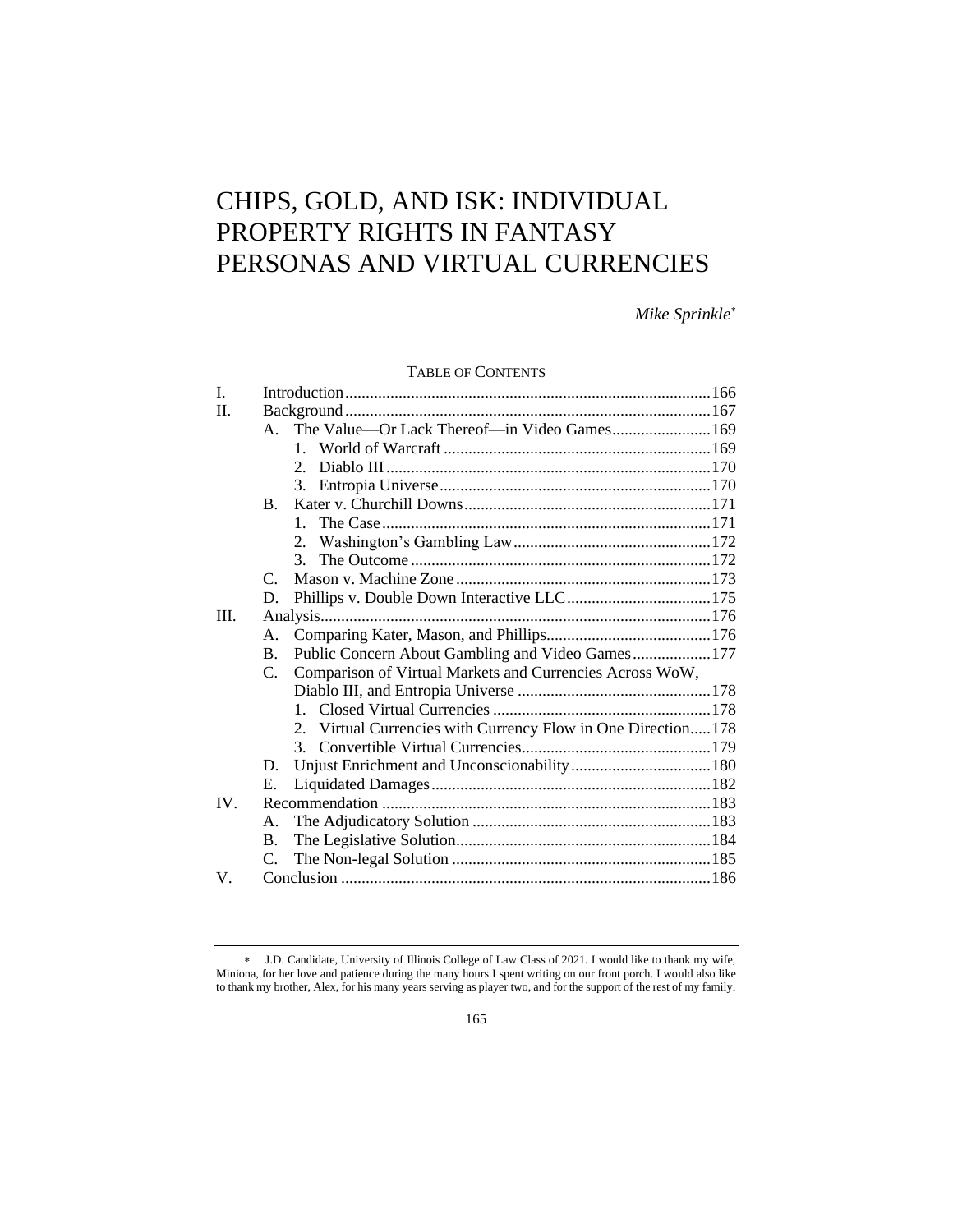#### I. INTRODUCTION

On September 29, 2019, during the last weekend of Hearthstone's<sup>1</sup> Grandmasters<sup>2</sup> regular season,<sup>3</sup> one shout shook the gaming world: "Liberate Hong Kong, revolution of our age!"<sup>4</sup> The shout, in Chinese, came from Hong Kong-based player Chung Ng Wai ("Blitzchung") during an interview after he had just won a match in the tournament.<sup>5</sup> Coming at a time when Hong Kong was experiencing mass protests demanding protection for "the semi-autonomous city from mainland China's attempts to control it,"<sup>6</sup> Blizzard came down hard on Blitzchung, stripping him of his 2019 prize money and suspending him for a year from the game.<sup>7</sup> Blizzard justified its suspension of Blitzchung, claiming he "had run afoul of a rule barring players from any act that 'brings you into public disrepute, offends a portion or group of the public, or otherwise damages' the company's image."<sup>8</sup>

Considering that some players have spent over \$10,000 on the game over their years of playing,  $9$  being banned could mean a severe economic loss to these avid players—thus, begging the question: What happens to players' investment in the game if Blizzard decides the player did something to get banned?

In addition to Hearthstone, Blizzard also owns other intellectual properties such as World of Warcraft ("WoW"), StarCraft, and Overwatch.<sup>10</sup> Each game is a potential money sink for players who want new items, player avatar skins, or in-game currency.<sup>11</sup> WoW is particularly worrisome because Blizzard Entertainment allows WoW players to use in-game gold to cover the cost of a WoW subscription, using their trademarked WoW Tokens.<sup>12</sup> The players are

<sup>1.</sup> Hearthstone is a digital card game created by Activision Blizzard, a gaming company. Zack Beauchamp, *One of America's Biggest Gaming Companies is Acting as China's Censor*, VOX (Oct. 8, 2019, 12:10 PM), https://www.vox.com/2019/10/8/20904433/blizzard-hong-kong-hearthstone-blitzchung.

<sup>2</sup>*. Hearthstone Grandmasters*, GAMEPEDIA, https://hearthstone.gamepedia.com/Hearthstone\_ Grandmasters (last visited Apr. 26, 2021) ("Hearthstone Grandmasters is the premier level of tournament play in Hearthstone, consisting of two eight-week seasons where 48 of the world's top Hearthstone players compete…").

<sup>3.</sup> This is the highest level of competition in the game. Beauchamp, *supra* note 1.

<sup>4.</sup> Tom Matthiesen, *Hong Kong Player Blitzchung Calls for Liberation of His Country in Post-game Interview*, INVEN GLOBAL (Oct. 6, 2019), https://www.invenglobal.com/articles/9242/hong-kong-playerblitzchung-calls-for-liberation-of-his-country-in-post-game-interview.

<sup>5</sup>*. Id.*

<sup>6.</sup> Dani Lee Collins, *The Real Reason #BoycottBlizzard is Trending on Twitter*, SVG (Oct. 8, 2019, 3:19 PM), https://www.svg.com/169272/the-real-reason-boycottblizzard-is-trending-on-twitter.

<sup>7.</sup> Beauchamp, *supra* note 1.

<sup>8.</sup> Daniel Victor, *Blizzard Sets Off Backlash for Penalizing Hearthstone Gamer in Hong Kong*, N.Y. TIMES (Oct. 9, 2019), https://www.nytimes.com/2019/10/09/world/asia/blizzard-hearthstone-hong-kong.html.

<sup>9.</sup> Camden Jones, *Blizzard's Blitzchung Ban Leads to WoW and Hearthstone Players Quitting in Solidarity*, GAME REVOLUTION (Oct. 8, 2019), https://www.gamerevolution.com/news/605425-blizzard-hongkong-blitzchung-world-of-warcraft-hearthstone-players-quit.

<sup>10</sup>*. List of Blizzard Entertainment Games*, WIKIPEDIA, https://en.wikipedia.org/wiki/List\_of\_Blizzard\_ Entertainment\_games (last visited Apr. 26, 2021).

<sup>11.</sup> For example, Overwatch loot boxes, the gambling like system used to obtain in-game cosmetic items, cost the player two dollars for two boxes. Ben Barrett, *Here are the Prices for Overwatch's Microtransaction Loot Boxes*, PCGAMESN (May 24, 2016), https://www.pcgamesn.com/overwatch/overwatch-pricemicrotransactions-cost.

<sup>12</sup>*. Introducing the WoW Token*, BLIZZARD ENT. (Mar. 2, 2015), https://worldofwarcraft.com/engb/news/18141101 [hereinafter *WoW Token*].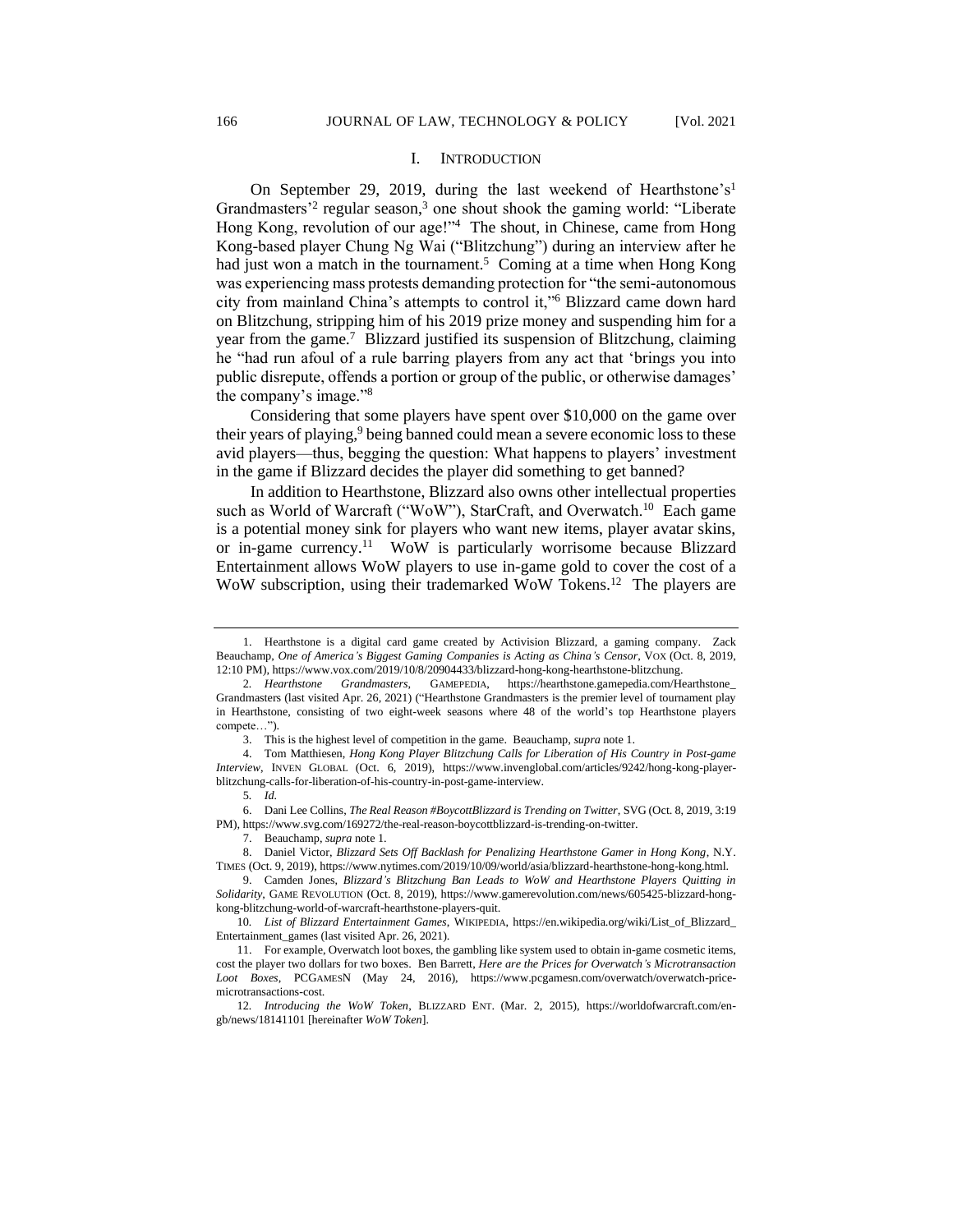"able to purchase a WoW token through the in-game shop for real money, and then sell it on the Auction House for gold," at whatever the current market price  $is.$ <sup>13</sup>

WoW's method of allowing players to use in-game currency to pay for realworld subscriptions is nothing new to gaming. The massive multiplayer online game, EVE Online, has a similar system, allowing its players to use in-game currency, ISK, to pay for a subscription to the game.<sup>14</sup> Some of EVE's players, like some WoW players, amass considerable real-world wealth in their video game personas.<sup>15</sup> Although against the game's terms,<sup>16</sup> EVE players can "farm" ISK in-game and then sell it to other gamers for real money.<sup>17</sup> This raises the issue of real-world economic loss if a player is banned according to the Terms & Conditions of their particular virtual world.

This Note concerns online video game personas' in-game items and currency, and the Terms & Conditions promulgated by their parent companies. This Note will argue that players have a property interest in video game currency, capable of being transacted for real-world value, and enforcement of the games' Terms may violate state gambling laws or the equitable doctrines of unjust enrichment and unconscionability.

Part II of this Note explores the legal backdrop of case law on the value of in-game currencies, the video game worlds that might give rise to property rights issues, and online gambling laws' relation to in-game currency. Part III discusses how courts might handle gambling laws and equitable doctrines as applied to video game currency and online personas. Part IV advocates for legislators to recognize property rights in digital currency, despite Terms & Conditions, by altering laws that apply to arbitration clauses and by giving the courts more power to exact equitable remedies when evaluating contract cases. It also gives companies a summary of how not to design a game in order to avoid legal liability as it relates to player property interests. Lastly, the section discusses what players can do to solve the problem.

## II. BACKGROUND

In 2018, consumers globally spent \$93 billion on virtual goods in video games and other virtual media.<sup>18</sup> This large amount of money was spent on

<sup>13</sup>*. Id.*

<sup>14</sup>*. Buy 100 Plex*, EVE, https://buyeveisk.com/pilots-services/buy-100-plex (last visited Apr. 26, 2021) ("PLEX is an in-game item that can be used to pay for your subscription without using more traditional payment methods. By using PLEX, you can pay for your game time simply by playing the game.").

<sup>15</sup>*. See How Much is Eve Online Currency ISK to USD?*, PLAYERAUCTIONS, https://www.playerauctions.com/market-price-tracker/eve/ (last visited Apr. 26, 2021) ("There are also individuals who trade ISK to real money in order to make a profit. Currently, there are 600 trillion ISK on the active accounts in EVE Online, which in ISK to real life money value translates to around 18 million USD.").

<sup>16</sup>*. Policies*, EVE CMTY., https://community.eveonline.com/support/policies/terms-of-service-en/ (last visited Apr. 26, 2021).

<sup>17</sup>*. Sell EVE Echoes ISK*, PLAYERAUCTIONS, https://www.playerauctions.com/sell-eve-echoes-isk/ (last visited Apr. 26, 2021).

<sup>18</sup>*. Harper's Index*, HARPER'S MAG. (Oct. 2019), https://harpers.org/archive/2019/10/harpers-indexoctober-2019.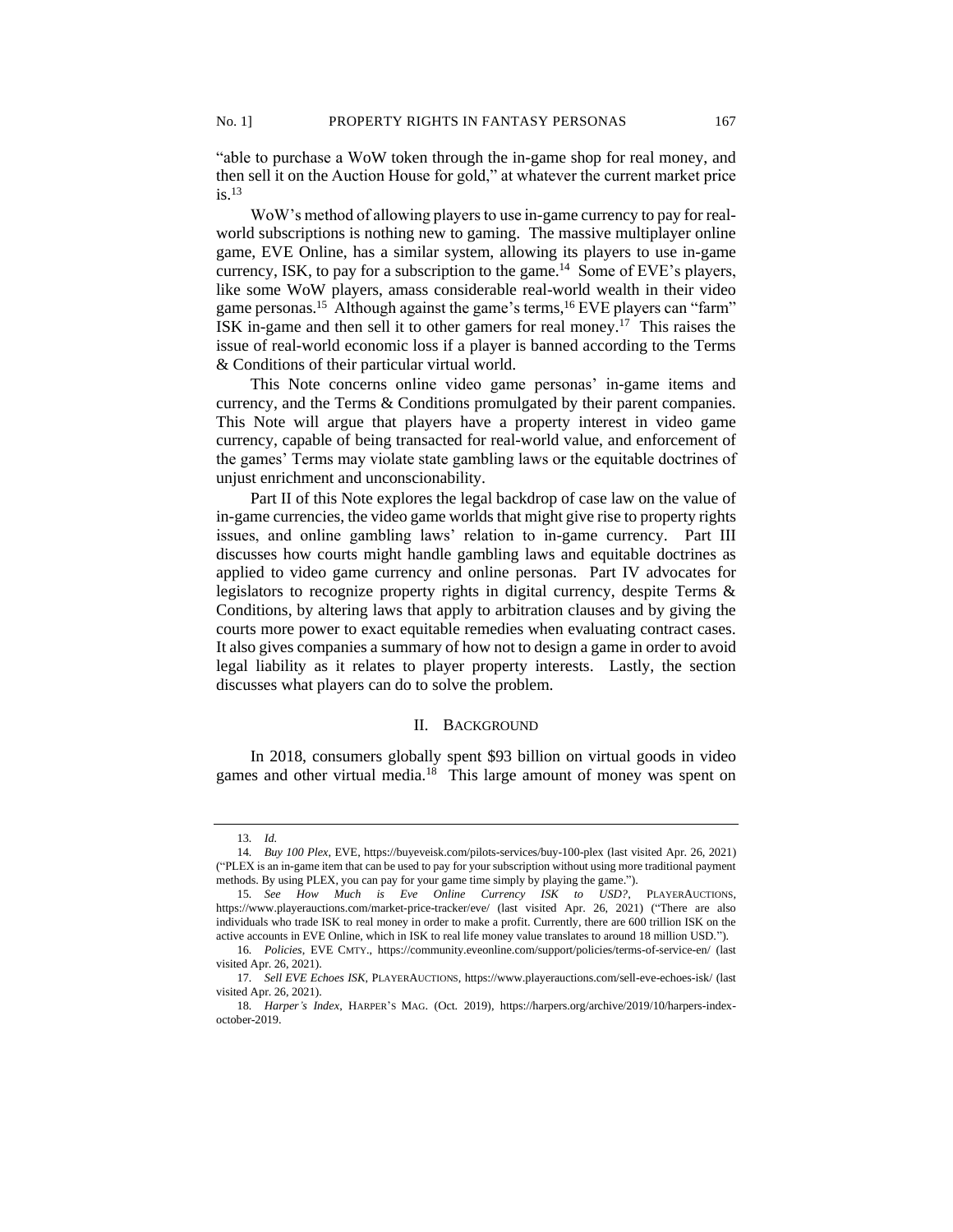"add-ons for online games, digital gifts and other items that exist only as data."<sup>19</sup> For example, in 2010 a virtual resort was sold for \$635,000 and a virtual space station for \$330,000.<sup>20</sup>

Despite the recent growth in the market, paying real money for virtual goods in a video game is nothing new.<sup>21</sup> Twenty-two years ago, Iron Realms Entertainment became one of the first game companies to profit from the sale of virtual goods when it began auctioning items in its text-based Role Playing Games ("RPGs"). $22$  The company eventually moved on from selling players items directly for real currency, instead opting for a model of selling people ingame currency that could later be redeemed for items from an in-game store.<sup>23</sup>

"Today, virtual currencies in digital worlds are commonplace. It's normal to purchase tools, skins, [and] even meme-tastic dances in games  $\dots$ ."<sup>24</sup> For example, WoW—arguably the most successful Massively Multiplayer Online ("MMO") game of all time<sup>25</sup>—gives players the in-game currency "gold" to spend on a multitude of in-game items.<sup>26</sup> Another Blizzard title, Diablo III, also uses gold as a currency, but has handled its currency much differently than WoW's and perhaps more dangerously from a liability standpoint.<sup>27</sup>

Virtual currency, as used in this Note, refers to the in-game currency of the video game being discussed. The term is often used to discuss cryptocurrencies,<sup>28</sup> but video game currencies fit the broad definition as well.<sup>29</sup> For the purposes of this Note, virtual currencies will be divided into three types: 1) closed virtual currencies, 2) virtual currencies with money flow in one direction, and 3) convertible virtual currencies.

Closed virtual currencies are created to operate in closed-loop environments, limiting the holder to purchasing virtual goods only within the virtual environment.<sup>30</sup> These currencies are often seen in the form of points, like frequent flyer miles.<sup>31</sup> Virtual currencies with money flow in one direction are

23*. Id.*

25*. Id.* ("[A]t its peak it had upwards of ten million users in the game.").

<sup>19</sup>*. Sales of Virtual Goods Boom in US*, BBC (Oct. 22, 2009, 10:32 AM), http://news.bbc.co.uk/2/hi/ technology/8320184.stm.

<sup>20.</sup> Oliver Herzfeld, *What is the Legal Status of Virtual Goods?*, FORBES (Dec. 4, 2012, 1:09 PM), https://www.forbes.com/sites/oliverherzfeld/2012/12/04/what-is-the-legal-status-of-virtualgoods/#557f06c7108a.

<sup>21</sup>*. See id.* (reporting that the sale of virtual goods would double yearly from 2008–2010).

<sup>22.</sup> Beau Hindman, *The World of Text MMOs/MUDs – An Interview with Matt Mihaly, CEO of Iron Realms Entertainment*, PLAY NO EVIL (Sep. 8, 2006), https://web.archive.org/web/ 20081002232838/http://www.playnoevil.com/serendipity/index.php?%2Farchives%2F765-The-World-of-text-MMOs-MUDs-An-Interview-with-Matt-Mihaly%2C-CEO-of-Iron-Realms-Entertainment.html.

<sup>24</sup>*. How Video Games Helped Pave the Way for Cryptocurrency*, SINGULARDTV (Aug. 2, 2018), https://medium.com/singulardtv/how-video-games-helped-pave-the-way-for-cryptocurrency-f930521eef55.

<sup>26</sup>*. Id.*

<sup>27.</sup> @adoragoh, *Diablo III's Failed Auction House: Why True Ownership Won't Save Your Game*, MEDIUM (June 27, 2018), https://blog.hoard.exchange/diablo-iiis-failed-auction-house-why-true-ownershipwon-t-save-your-game-c6d692b9de1 [hereinafter Goh].

<sup>28.</sup> Christina Majaski, *Closed Virtual Currency Definition,* INVESTOPEDIA (May 6, 2019), https://www.investopedia.com/terms/c/closed-virtual-currency.asp.

<sup>29</sup>*. See id.* ("Virtual currency is a type of digital money that is used to purchase real-world goods or services online but has no legal tender status in some countries.").

<sup>30</sup>*. Id.*

<sup>31</sup>*. Id.*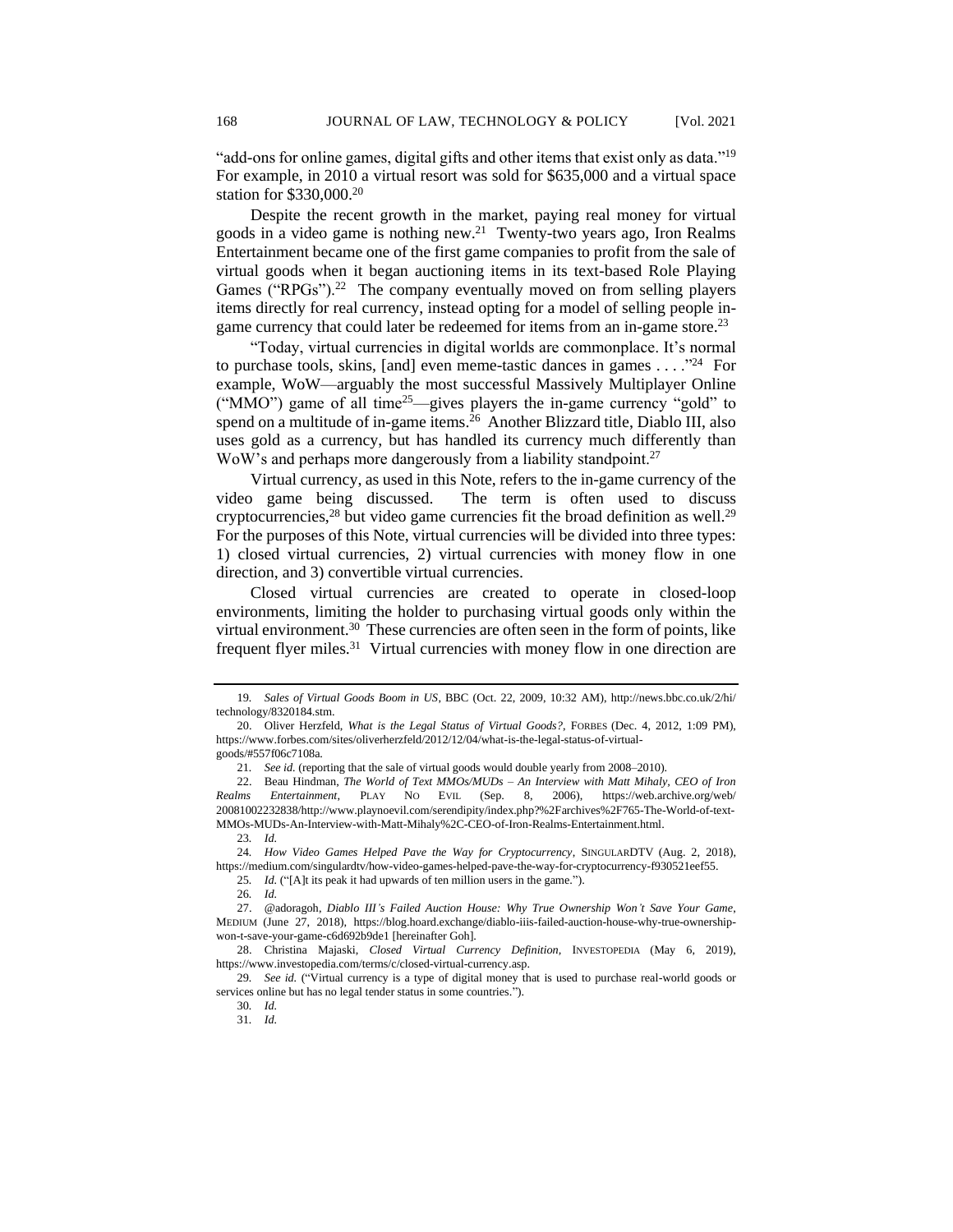a subtype of closed virtual currency, the difference being that people can purchase additional currency with real money.<sup>32</sup> Refillable restaurant gift cards are an excellent example of these currencies. Convertible virtual currencies, or open virtual currencies, allow for real money to be exchanged for the virtual currency and vice versa.<sup>33</sup> Bitcoin best exemplifies these currencies. Because these currencies have a readily determinable value in real money, they are treated as property for tax purposes.<sup>34</sup>

# *A. The Value—Or Lack Thereof—in Video games*

#### *1. World of Warcraft*

World of Warcraft ("WoW") is a Massively Multiplayer Online Role-Playing Game ("MMORPG") created by Blizzard Entertainment.<sup>35</sup> The game is set in the Warcraft fantasy universe where a player can create an avatar, explore the virtual world, fight creatures, and gather virtual items and gold.<sup>36</sup>

For a player's avatar to be competitive with other players' avatars, the gameplay requires that players obtain certain items during their adventures.<sup>37</sup> These items can be purchased with in-game gold, which can be earned through various means in-game. Each method, however, requires hours of a player's time. $38$  Alternatively, although a violation of the game's Terms and Conditions,  $39$  a player can purchase gold from other players using real money, converting what could have been hours of boring time spent "grinding" into an easy transaction for the price of a large pizza.<sup>40</sup>

Blizzard heavily restricts this kind of player behavior. According to Blizzard's Terms & Conditions, a player may not transfer their account to another person.<sup>41</sup> Furthermore, gathering in-game currencies or resources for sale outside of the platform is prohibited.<sup>42</sup>

To help solve the problem caused by prohibited gold transfers, Blizzard introduced the WoW token. $43$  The token can be purchased for twenty dollars directly from Blizzard and either redeemed for a month of subscription time or

42*. Id.*

<sup>32</sup>*. Id.*

<sup>33</sup>*. Id.*

<sup>34</sup>*. Id.*

<sup>35</sup>*. New Player's Guide*, WORLD OF WARCRAFT, https://worldofwarcraft.com/en-us/game/new-playersguide (last visited Apr. 26, 2020) [hereinafter *New Player's Guide*].

<sup>36</sup>*. Id.*

<sup>37</sup>*. See id.* (discussing player items).

<sup>38.</sup> Daniel Friedman, *World of Warcraft's Inflation Problem Could Finally be Hitting Regular Players*, POLYGON (Aug. 22, 2018, 11:00 AM), https://www.polygon.com/2018/8/22/17759824/world-of-warcraftazeroth-economy-gold.

<sup>39</sup>*. Terms of Use for Blizzard's Websites*, BLIZZARD (June 19, 2018), https://www.blizzard.com/enus/legal/511dbf9e-2b2d-4047-8243-4c5c65e0ebf1/terms-of-use-for-blizzards-websites. [hereinafter *Blizzard Terms of Use*].

<sup>40</sup>*.* Friedman, *supra* note 38*.*

<sup>41</sup>*. Blizzard End User Licensing Agreement*, BLIZZARD (June 1, 2018), https://www.blizzard.com/enus/legal/fba4d00f-c7e4-4883-b8b9-1b4500a402ea/blizzard-end-user-license-agreement.

<sup>43.</sup> Friedman, *supra* note 38.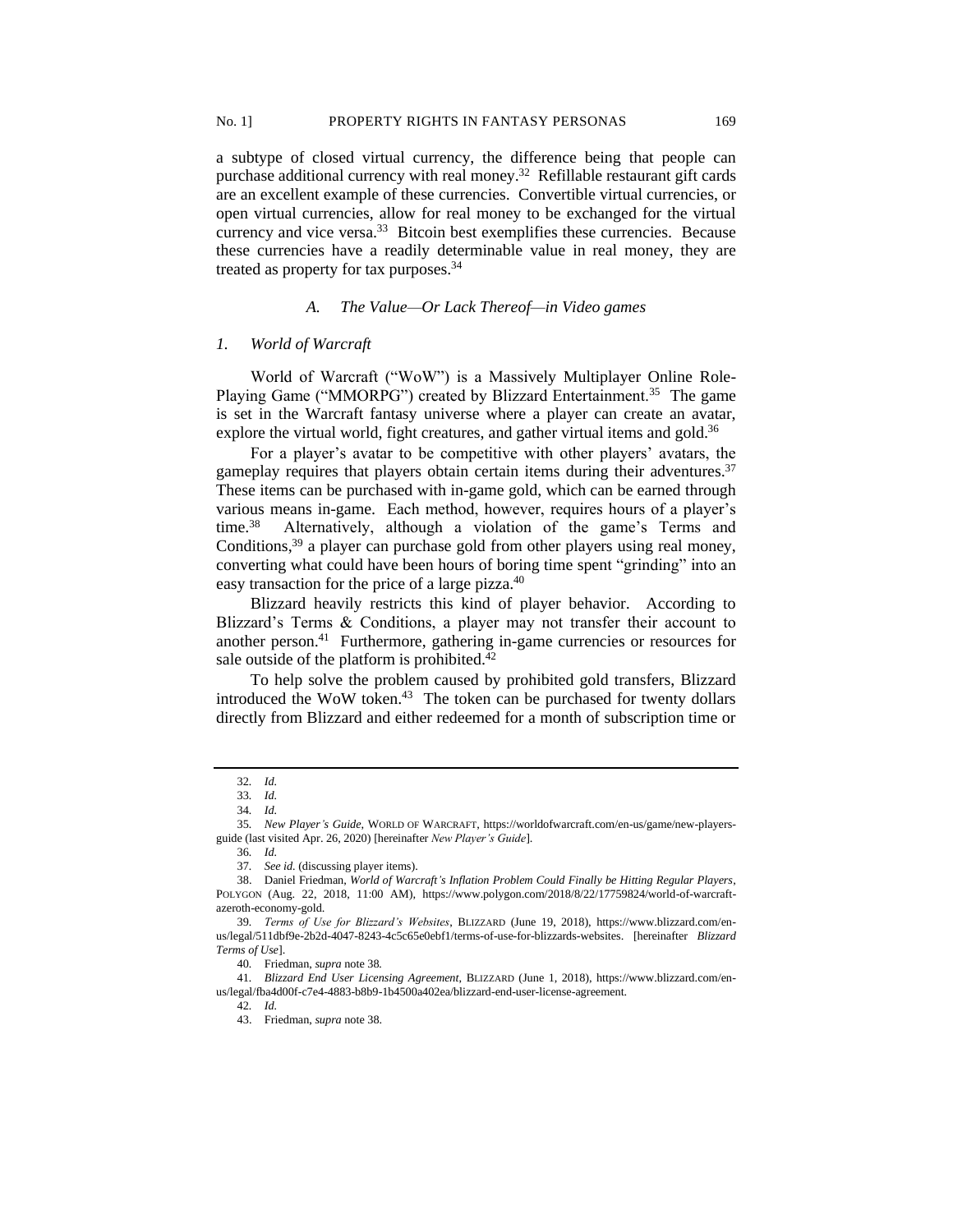fifteen dollars of Battle.net balance.<sup>44</sup> These tokens legitimize the sale of gold by giving players the ability to trade the tokens in the in-game market for gold.<sup>45</sup> However, both Blizzard Balance and WoW tokens do not constitute a property interest under Blizzard's Terms of Use and can be terminated without compensation at Blizzard's sole discretion.<sup>46</sup>

## *2. Diablo III*

Another popular game in the Blizzard video game family is the Diablo series. In Diablo, gameplay boils down to a fairly simple gameplay loop:

- 1. Kill enemies
- 2. Earn loot drops (items a player can find on a fallen enemy's corpse)
- 3. Find the weapons and armor that you need in these drops
- 4. Repeat.<sup>47</sup>

With such a loot-heavy game like Diablo, Blizzard tried to create a system where players could find loot in-game and sell it on a player auction house for real money or for in-game currency.<sup>48</sup> Although Blizzard closed the auction house down in  $2014<sup>49</sup>$  the system is an excellent example of a company attempting to incorporate real value into virtual property. In order to use the trading system, players had to connect a PayPal account to the auction house so that they could receive money if someone purchased their virtual goods.<sup>50</sup> Blizzard did not allow people to convert their in-game currency or items directly into real-world money, but it did effectively give real world value to players' virtual goods.<sup>51</sup> Blizzard would "tax" every transaction as well, making sure the company profited off of each sale.<sup>52</sup> When the market first opened, some rarer and more powerful items were listed for \$250. 53

## *3. Entropia Universe*

Unlike both Diablo and WoW, through the use of a "PED Card," Entropia players may transfer funds in and out of the game.<sup>54</sup> Whenever a player transfers money, MindArk, the game's parent company, charges a fee and in this way makes money from the exchange, just as a credit card company does when a

<sup>44.</sup> Battle.net balances are credits that can be spent on game extras in the Blizzard library. *Id.* 

<sup>45</sup>*. Id.*

<sup>46.</sup> *New Player's Guide*, *supra* note 35.

<sup>47.</sup> Goh, *supra* note 27.

<sup>48</sup>*. Id.*

<sup>49.</sup> Lylirra, *Diablo III Auction House Comes to a Close*, DIABLO (Mar. 18, 2014), https://us.diablo3.com/en/blog/13354139/diablo-iii-auction-house-comes-to-a-close-3-18-2014.

<sup>50.</sup> Will Usher, *Blizzard Will Take 15% Cut of Diablo 3 Real-Money Auctions*, CINEMA BLEND (May 1, 2012), https://www.cinemablend.com/games/Blizzard-Take-15-Cut-Diablo-3-Real-Money-Auctions-42056.html.

<sup>51</sup>*. Id.*

<sup>52</sup>*. Id.*

<sup>53</sup>*. Id.*

<sup>54.</sup> *Entropia Universe Account Terms of Use (ToU)*, ENTROPIA UNIVERSE, (May 5, 2018) https://account.entropiauniverse.com/messages/legal/terms-of-use [hereinafter *Entropia Terms of Use*].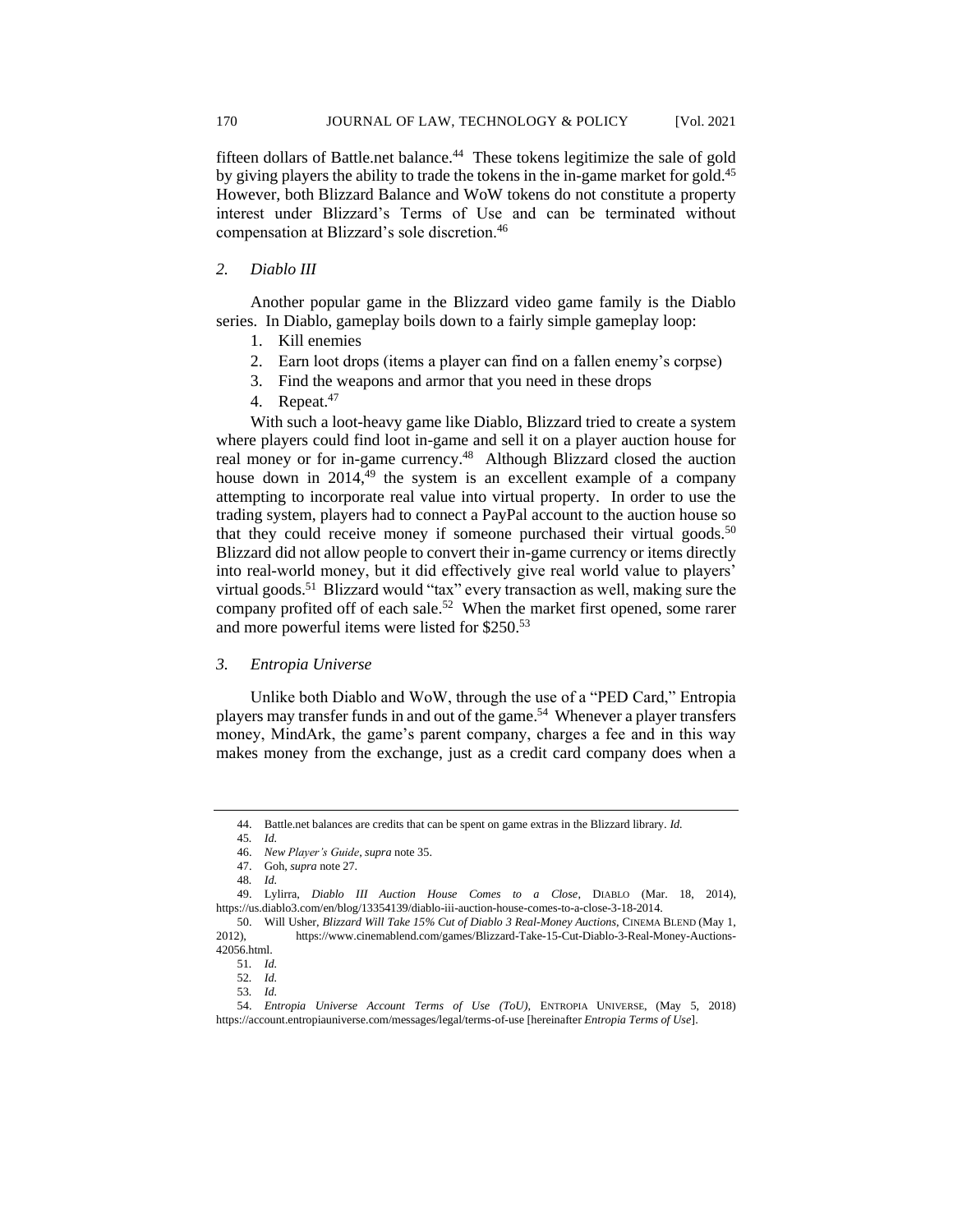consumer uses their card at a store or ATM.<sup>55</sup> This open market is unusual in MMOs, but its benefit is to allow players to have some sort of ownership over the items they purchase or grind for in-game. If the in-game money has an exchange rate, then any purchased items must also have real-world value.

Further distinguishing MindArk from the likes of WoW or Diablo is the company's generous Terms of Use Agreement. MindArk grants Entropia players the right to receive the value of their in-game items, as they would be worth in the Trade Terminal (in-game market), in the event that their account is terminated.<sup>56</sup> After the termination, the player may withdraw their virtual items' aggregate value from their PED Card as real-world currency.<sup>57</sup> This protection allows for gamers who have spent thousands of dollars on a game to truly feel ownership of their character and resolves any legal liability on the company's behalf for loss of in-game currency.

Additionally, MindArk's Terms and Conditions contain a clause recognizing that their liability to the player, if acknowledged, is limited to the amount of money transferred into the account six months prior to an incident.<sup>58</sup> Perhaps this is simply a case of savvy lawyering, preparing the company for all eventualities, but the implication of this language is that MindArk recognizes that there may be some property right in the players' in-game currency.

However, despite these perks for Entropia players, the Terms of Use, as in WoW and Diablo, still reserve a right for the game developer to ban players' accounts.<sup>59</sup> This could potentially destroy players' hard-earned money. If MindArk bans a player's account, then the account will eventually be terminated. However, if terminated in this way, then the account holder may not be able to retrieve their money from their account.<sup>60</sup> Moreover, the "protections" Entropia's Terms of Use provide players is largely illusory, as MindArk reserves the right not only to ban accounts, but also to alter the terms of the end-user agreement at any time.<sup>61</sup>

# *B. Kater v. Churchill Downs*

### *1. The Case*

In 2013 Cheryl Kater, a Washington citizen, began playing Big Fish Casino, eventually spending and then losing over \$1,000 worth of virtual chips.<sup>62</sup> Two years later, she initiated a class action lawsuit under Washington's

<sup>55</sup>*. Id.*

<sup>56.</sup> *Id*.

<sup>57</sup>*. Id.*

<sup>58</sup>*. Id.*

<sup>59</sup>*. Id. See also* Blizzard Entertainment, *Blizzard End User License Agreement*, BLIZZARD ENT. (Oct. 9, 2020), https://www.blizzard.com/en-us/legal/fba4d00f-c7e4-4883-b8b9-1b4500a402ea/blizzard-end-userlicense-agreement (demonstrating the user agreement for both WoW and Diablo).

<sup>60.</sup> *Entropia Terms of Use*, *supra* note 54.

<sup>61</sup>*. Id.*

<sup>62.</sup> Kater v. Churchill Downs Inc., 886 F.3d 784, 786 (9th Cir. 2018).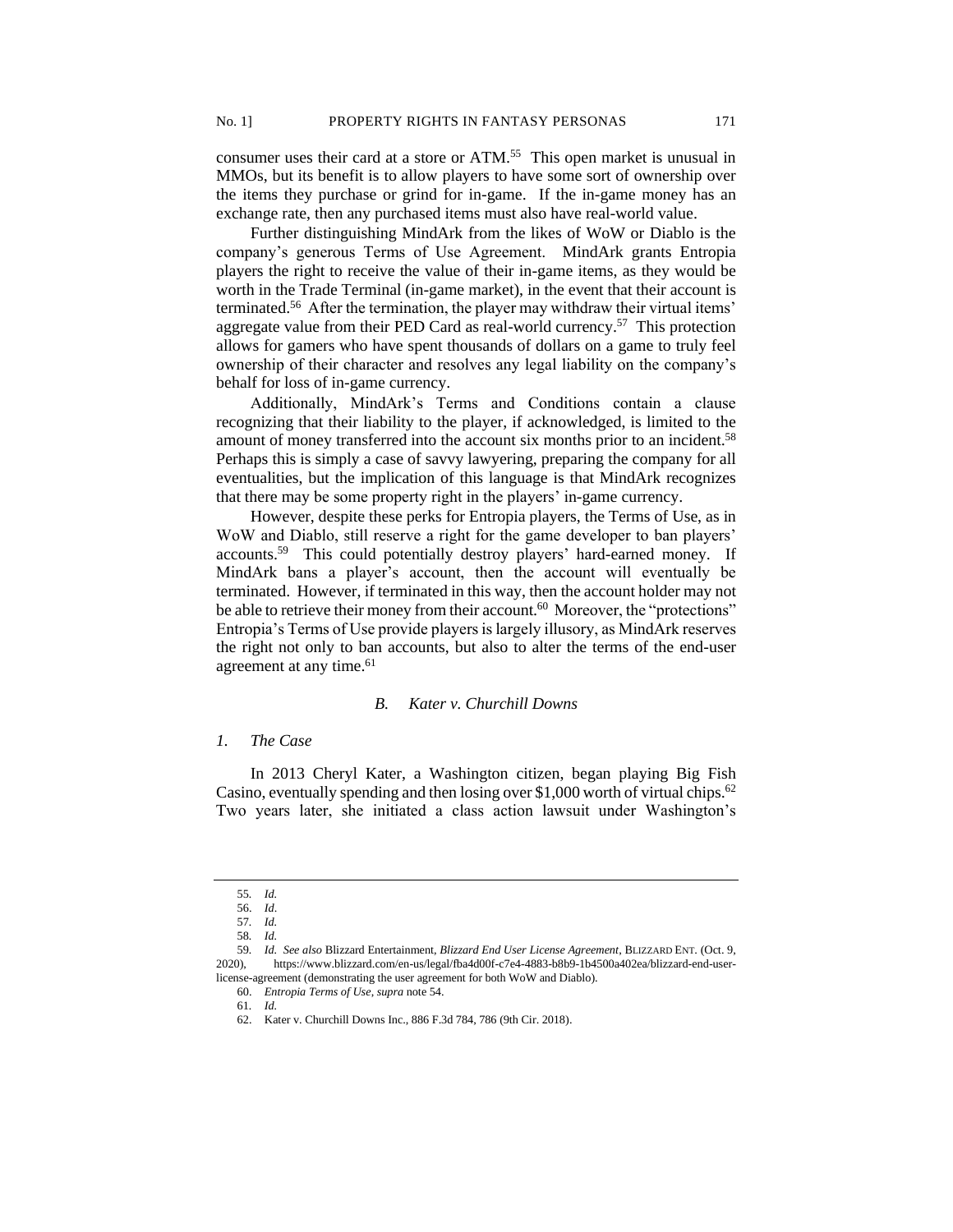Recovery of Money Lost at Gambling Act (RMLGA), Washington's Consumer Protection Act, and a theory of unjust enrichment.<sup>63</sup>

The federal district court dismissed her claim on the grounds that the online game could not qualify as illegal gambling.<sup>64</sup> The virtual chips were not a "thing of value," as was necessary for the tort under RMLGA.<sup>65</sup> Big Fish Casino's Terms of Use explicitly stated that the chips "have no monetary value and cannot be exchanged 'for cash or any other tangible value."<sup>66</sup> But Big Fish Casino did contain a means for transferring chips between users, allowing players to sell their chips on a secondary market using the game's internal mechanism.<sup>67</sup>

The game functioned as a virtual casino where players could play various electronic games after downloading a free phone app, complete with a set of free chips that were necessary to play the games.<sup>68</sup> A player could win more chips and continue playing for free, but once they ran out, the player would need to pay money for additional chips to continue playing the game.<sup>69</sup>

# *2. Washington's Gambling Law*

Washington's gambling law defines gambling as "staking or risking something of value upon the outcome of a contest of chance or a future contingent event not under the person's control or influence, upon an agreement or understanding that the person or someone else will receive something of value in the event of a certain outcome."<sup>70</sup> The RMLGA gives:

All persons losing money or anything of value at or on any illegal gambling games shall have a cause of action to recover from the dealer or player winning, or from the proprietor for whose benefit such game was played or dealt, or such money or things of value won, the amount of the money or the value of the thing so lost.<sup>71</sup>

## *3. The Outcome*

On appeal, the Ninth Circuit reversed the lower court's decision, holding that the Big Fish Casino chips were a "thing of value," as they granted the player "the privilege of playing the game." $72$  Big Fish Casino was thus an illegal gambling game under Washington law.<sup>73</sup> The Ninth Circuit viewed the fact that the game could not be played without either a purchase of new chips or by winning more of the virtual currency to be determinative because of the wording

<sup>63</sup>*. Id.*

<sup>64</sup>*. Id.* 65*. Id.*

<sup>66</sup>*. Id.*

<sup>67</sup>*. Id.* at 787.

<sup>68</sup>*. Id.* at 785.

<sup>69</sup>*. Id.* at 785–86.

<sup>70.</sup> WASH. REV. CODE § 9.46.0237 (2019).

<sup>71.</sup> WASH. REV. CODE § 4.24.070 (2019).

<sup>72.</sup> *Kater*, 886 F.3d at 787.

<sup>73</sup>*. Id.*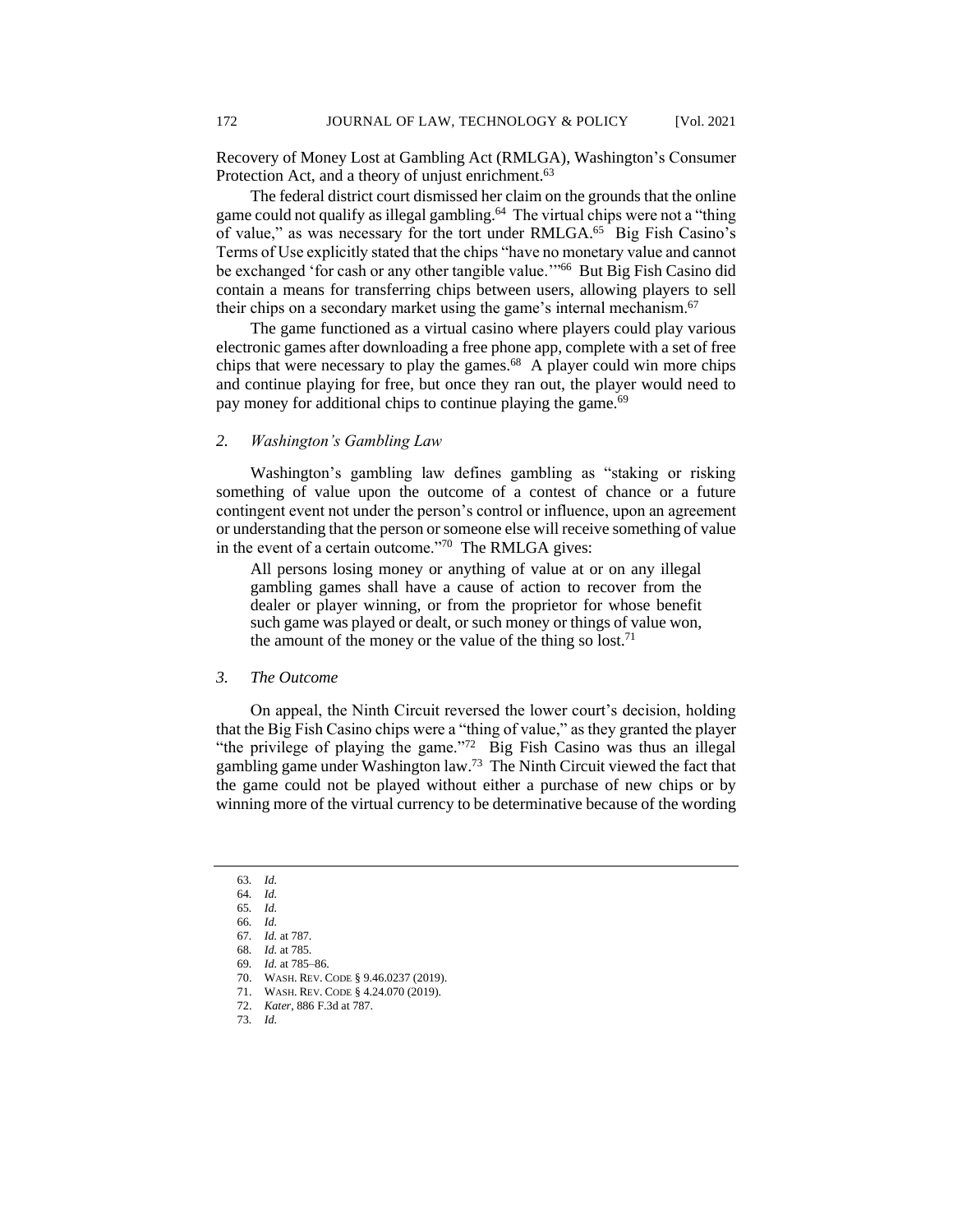of Washington's gambling law.<sup>74</sup> Supporting its reasoning, the court likened the case to *Bullseye Distributing LLC v. State Gambling Commission*, in which the "Washington Court of Appeals held that an electronic vending machine designed to emulate a video slot machine was a gambling device."<sup>75</sup> In that case, the Washington court reasoned that a voucher obtained by purchase, promotion, or in-game win, that allowed the player to extend their play-time was a "thing of value" under Washington law.<sup>76</sup>

The defense argued that it was significant that the chips could be earned through gameplay, because the extended gameplay therefore cost the player nothing.<sup>77</sup> Unfortunately, the court did not discuss this issue as it was not alleged in the complaint.<sup>78</sup>

Notably, the court concluded that virtual chips were "things of value," despite the game's terms of use stating otherwise.<sup>79</sup> Although on the surface this appears to render the game's terms of use ineffective at shielding the company from liability, the Court rejected Kater's second argument that because the chips could be sold on the "black market" they were "things of value."<sup>80</sup> Since the sale of chips on a secondary market violated the terms of use, the court determined that the chips did not constitute a "thing of value" through this prohibited use.<sup>81</sup>

Ultimately, the court rejected other federal courts' reasoning that "free to play" games were not illegal gambling, as their decisions involved "the analysis of different state statutes, state definitions, and games."<sup>82</sup> The court instead hinged its decision on the Washington's gambling laws' broad language in finding that Kater could recover her chips' value lost to Big Fish Casino.<sup>83</sup> Kater leaves the question of whether in-game currencies in other states might also be considered "things of value" for the purposes of antigambling statutes uncertain.

# *C. Mason v. Machine Zone*

Before the *Kater* decision, the Fourth Circuit decided very differently on a similar issue applying Maryland law.<sup>84</sup> Mia Mason filed a class action lawsuit against Machine Zone, Inc., asserting a claim that its mobile video game, Game of War: Fire Age,<sup>85</sup> contained an in-game unlawful gaming device and that she

<sup>74</sup>*. Id.*; WASH. REV. CODE. §9.46.0285 (2019). ("[A]ny money or property, any token, object or article exchangeable for money or property, or any form of credit or promise, directly or indirectly, contemplating transfer of money or property or of any interest therein, or involving extension of a service, entertainment or a privilege of playing at a game or scheme without charge.").

<sup>75</sup>*. Kater*, 886 F.3d at 787.

<sup>76</sup>*. Id.* at 786.

<sup>77</sup>*. Id.* at 787.

<sup>78</sup>*. Id.*

<sup>79</sup>*. Id.* at 787–88.

<sup>80</sup>*. Id.* at 788 n.2.

<sup>81</sup>*. Id.*

<sup>82</sup>*. Id.* at 788.

<sup>83</sup>*. Id.*

<sup>84</sup>*.* Mason v. Mach. Zone, Inc., 851 F.3d 315, 320 (4th Cir. 2017).

<sup>85</sup>*. Id.* at 317 ("Game of War is a game of strategy in which players build virtual towns and armies, and 'battle' each other in 'real time in a virtual world. Players train their virtual armies, build their 'empires,' and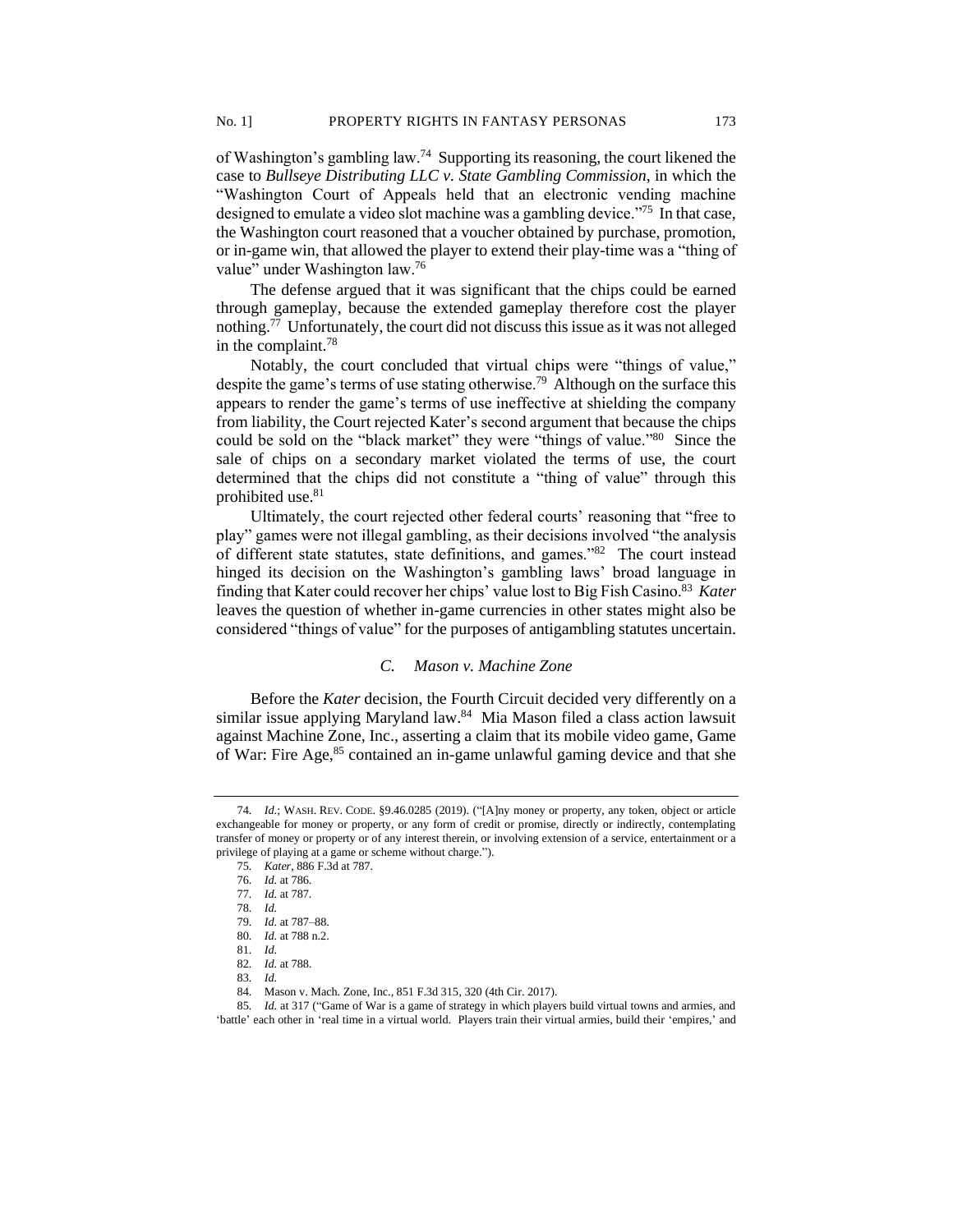and similarly situated individuals lost money playing it.<sup>86</sup> The facet of the game at issue was a virtual casino, the Game of War casino.<sup>87</sup> Players could pay virtual chips for a chance to win various virtual prizes, such as gold (in-game currency), resources needed to advance their position in the game, and additional virtual chips.<sup>88</sup> These virtual chips could only be acquired through the in-game casino or by purchasing them with virtual gold that itself could be purchased with real money; there was no direct way to purchase chips with real money.<sup>89</sup>

Her complaint rested on the theory that she had lost money when she gambled in the casino because the prizes she won were worth less than the money she spent to obtain them.<sup>90</sup> Furthermore, she argued her prize's value could be shown by the amount she would be able to make on the secondary market outside the video game.<sup>91</sup>

The Fourth Circuit disagreed with Mason's argument.<sup>92</sup> Under Maryland law "a 'gaming device' is defined as 'a game or device at which money or any other thing or consideration of value is bet, wagered, or gambled,' and includes a 'wheel of fortune.'"<sup>93</sup> The court concluded that nothing of consideration or value was actually gambled in the in-game casino.<sup>94</sup>

First, the court reasoned that a claim cognizable under the statute implied there had to be a "winner" of the money.<sup>95</sup> However, this was not the case, as Mason had spent her money on gold, regardless of her intention to convert it to virtual chips.<sup>96</sup> Second, Mason stood only to win more gold or chips, neither of which were able to be converted to real money through a legitimate process.<sup>97</sup> The fact that Mason could sell her account on the secondary market did not persuade the court, as the gold or chips were only part of a player's account and were not the sole value in trading an account on the market.<sup>98</sup> As it were, there was no way to directly sell the gold or chips, and thus, they had no real value.<sup>99</sup>

94*. Mach. Zone, Inc.*, 851 F.3d at 319.

join in alliances with other players, in an attempt to 'conquer' the virtual world. While no payment is required to play Game of War, individuals engaged in playing the game can purchase virtual 'gold,' at prices ranging from \$4.99 for 1,200 pieces of virtual gold, to \$99.99 for 20,000 pieces of virtual gold. Players can use the virtual gold they have accumulated 'to improve their virtual towns' and to progress more quickly in the game.").

<sup>86</sup>*. Id.* at 316–17.

<sup>87</sup>*. Id.*

<sup>88</sup>*. Id.* at 317.

<sup>89</sup>*. Id.*

<sup>90</sup>*. Mach. Zone, Inc.*, 851 F.3d at 319.

<sup>91</sup>*. Id.*

<sup>92</sup>*. Id.*

<sup>93</sup>*. Id.* (citing Md. Code Ann., Crim. Law § 12-101(d)(1)(ii), (d)(2)).

<sup>95</sup>*. Id*.

<sup>96</sup>*. Id.*

<sup>97</sup>*. Id.* at 320.

<sup>98</sup>*. Id.*

<sup>99</sup>*. Mach. Zone, Inc.*, 851 F.3d at 320 n.3 ("Additionally . . . any attempt to sell virtual items on a secondary market is a violation of Machine Zone's terms of service, which prohibit people who play Game of War from redeeming 'Virtual Currency and Virtual Goods . . . for 'real world' money, goods or other items of monetary value from . . . any other person.").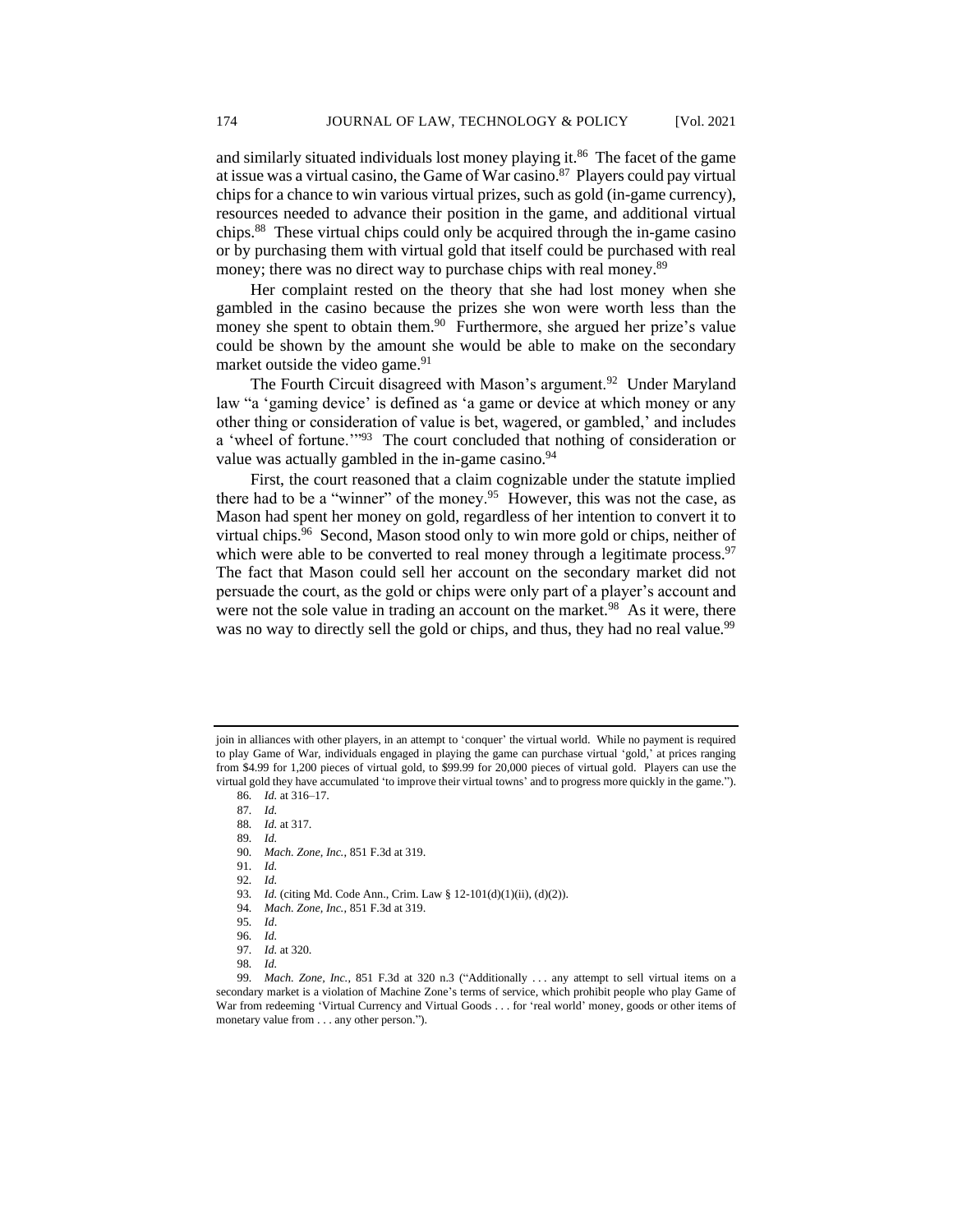# No. 1] PROPERTY RIGHTS IN FANTASY PERSONAS 175

### *D. Phillips v. Double Down Interactive LLC*

In the Northern District Court of Illinois, Margo Phillips brought suit against Double Down Interactive LLC.<sup>100</sup> In her suit, Phillips alleged that Double Down Casino,<sup>101</sup> a virtual casino owned by the company, was an unlawful gambling device under Illinois state law, and sought to recover the money she spent in the online casino.<sup>102</sup>

To play the game, players must possess virtual chips that they then wager on the various games in order to win more chips.<sup>103</sup> Players received free chips every day, but had to pay for more chips if they wanted to continue playing without delay.<sup>104</sup> There was no in-game way to exchange chips, and the only way to "cash out" was to sell the whole account on the secondary market, which the game's terms of use prohibited. $105$ 

Under the Illinois Loss Recovery Act, "Any person who by gambling . . . lose[s] to any other person, any sum of money or thing of value, amounting to . . . \$50 or more . . . may sue for and recover the money or other thing of value[] so lost."<sup>106</sup> Gambling was defined as "knowingly play[ing] a game of chance or skill for money or other thing of value."<sup>107</sup> The court concluded "that a plaintiff may only recover what he or she 'lost' from the person who 'won' it, and that what was lost (and correspondingly won) must be money or some other thing of value."<sup>108</sup>

Unlike *Kater* and *Mason*, and despite mentioning in dicta the "surface appeal" of virtual chips being things of value, the court here declined to analyze the issue, instead focusing on winners and losers under Illinois law.<sup>109</sup> According to the court, for a claim to proceed under Illinois law, the company would have to be a winner, that is, a person or entity that directly participated in the games and had a direct stake in the games' outcomes.<sup>110</sup> The court's reasoning consisted largely of the fact that Double Down had already received Phillips's money when she purchased the virtual chips.<sup>111</sup> Because the company already had her money and did not stand to lose any money in her continued gambling, the court held that Double Down was not a winner, for the purposes of the law.<sup>112</sup> Furthermore, Phillips was not a loser either because she paid for

<sup>100</sup>*.* Phillips v. Double Down Interactive LLC, 173 F. Supp. 3d 731, 734 (N.D. Ill. 2016).

<sup>101.</sup> *See id.* (noting Double Down Casino is accessible either through Facebook, its Website, or through a downloadable application on a mobile device. The game is marketed as a full casino experience, including slot machines, roulette, poker, and blackjack. "All of Double Down's casino games are games of chance, as each game's outcome is determined solely by Double Down's computerized algorithms.").

<sup>102</sup>*. Id.*

<sup>103</sup>*. Id.*

<sup>104</sup>*. Id.*

<sup>105</sup>*. Id.*

<sup>106.</sup> 720 ILCS 5/28–8(a) (2013).

<sup>107.</sup> 720 ILCS 5/28–1(a)(1) (2019).

<sup>108.</sup> Phillips v. Double Down Interactive LLC, 173 F. Supp. 3d 731, 737 (N.D. Ill. 2016).

<sup>109</sup>*. Id.* at 739.

<sup>110</sup>*. Id.* at 740.

<sup>111</sup>*. Id.*

<sup>112</sup>*. Id.*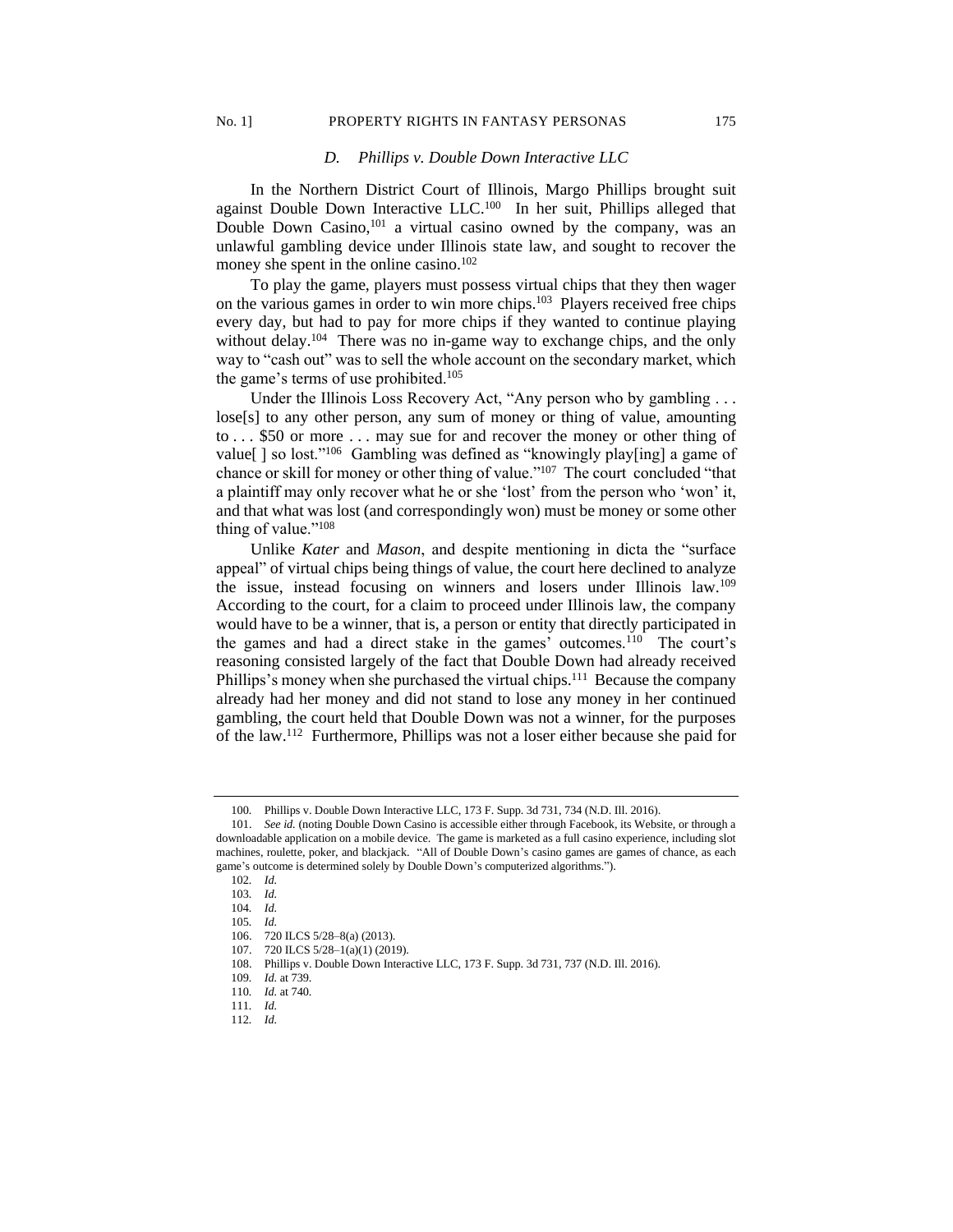the chips to play the game.<sup>113</sup> She did play the game; thus, Phillips could not recover her lost money.<sup>114</sup>

#### III. ANALYSIS

First, this section will compare and contrast the previously discussed cases, searching for a general rule that video game producers might consider when contemplating adding in-game currency systems that interact with real-world tender. Second, it will explore the complications of loot boxes in video games and prospective regulation. Third, this section will discuss the rule as it can be applied to games with closed virtual currency, virtual currency with money flow in one direction, and convertible virtual currency. Fourth, this section will analyze the contract law doctrines of unjust enrichment and unconscionability.

## *A. Comparing Kater, Mason, and Phillips*

These cases each present ways to understand whether the courts will attribute value to video game currencies beyond just gambling games. Obviously, the choice of law being applied to the game may mean the difference between an actionable tort and one that is not, but surprisingly, the Ninth Circuit, Fourth Circuit, and Illinois District Court all share very similar analyses of the game currencies.<sup>115</sup>

*Kater* focuses mainly on what the virtual currency can be used to procure and the inherent value, if any, of the currency.<sup>116</sup> The virtual chips in that case were seen as a thing of value because they gave the player the ability to continue playing the game. $117$ 

*Mason* is distinguishable from *Kater.* Although the Fourth Circuit addresses the value of virtual chips like the court did in *Kater*, the chips were only necessary to play an in-game minigame and not necessary to the overall experience of playing Game of War.<sup>118</sup> In *Kater*, the chips were the limiting factor for how long someone could play the game; in contrast, the chips in *Mason* were viewed as the defendants in *Kater* argued: they were not needed to extend gameplay, but merely to enhance it.<sup>119</sup>

*Phillips* can also be distinguished from *Kater* as the court decided not to touch the issue of whether the virtual chips were worth money, but rather, only

<sup>113</sup>*. Id.*

<sup>114</sup>*. Id.* at 737.

<sup>115</sup>*. Compare* Kater v. Churchill Downs Inc., 886 F.3d 784, 788 (9th Cir. 2018) (holding virtual currency can be used to procure any inherent value of the currency), *with Phillips*, 173 F. Supp. 3d at 731 (N.D. Ill. 2016) (addressing the quirk in Illinois gambling law of requiring winners and losers), *and with* Mason v. Mach. Zone, Inc., 851 F.3d 315 (4th Cir. 2017) (holding that chips are only necessary to play an in-game minigame).

<sup>116.</sup> Kater v. Churchill Downs Inc., 886 F.3d 784, 785 (9th Cir. 2018).

<sup>117</sup>*. Id.* at 787.

<sup>118</sup>*. Compare Mach. Zone, Inc*., 851 F.3d at 316 (holding that the chips were not needed to extend game play), *with Kater*, 886 F.3d at 784 (holding that the chips were the limiting factors for how long someone can play the game).

<sup>119.</sup> *Kater*, 886 F.3d at 787.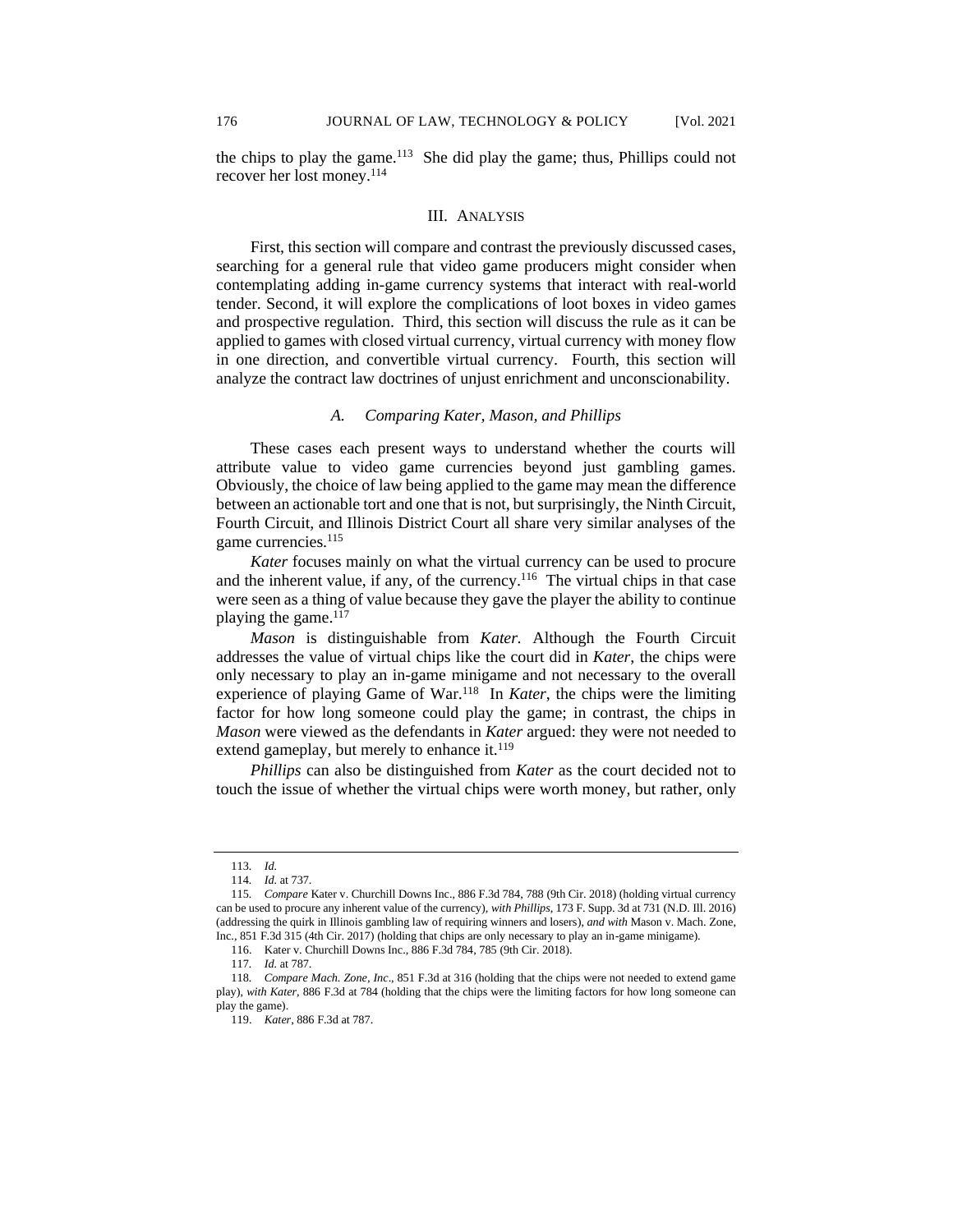to address the quirk in Illinois gambling law of requiring winners and losers.<sup>120</sup> Even so, under Illinois law, *Kater* would have likely turned out differently.

Taking these three cases together, a rule emerges for what may expose a gaming company to liability, even if they are not intending to gamble, at least within Illinois, Washington, and Maryland: (1) The company stands to lose something if a player "wins," (2) the gaming currency either allows the player to continue playing the game or is able to be transferred for real money, and the loss to the company must not be merely prospective.<sup>121</sup>

While the end user licensing agreements ("EULA") gamers agree to as a condition for them to play their favorite video games generally provide protection from liability for denying players value in their virtual currency, $122$ after the decision in *Kater* the protection has somewhat diminished.<sup>123</sup> As of now, depending on the state law, frustrated gamers may be able to sue under gambling statutes to recover money they've spent to obtain in-game currency.

# *B. Public Concern About Gambling and Video Games*

Financially invested players are not the only people who have an interest in the intersection of gambling laws and video games. Over the past few years, concern over what constitutes gambling in video games has increased.<sup>124</sup> Many people argue that loot boxes in video games are encouraging children to gamble and thus are creating new addictions.<sup>125</sup> This perspective led Belgium to deem "loot boxes"<sup>126</sup> a form of gambling and encouraged at least one U.S. senator to propose legislation to ending the practice of allowing players to spend money on loot boxes.<sup>127</sup>

The video game involved in *Phillips v. Double Down Interactive LLC* is one of these games that contain a loot box system.<sup>128</sup> Despite not awarding damages, the court did recognize the game as a gambling device, giving teeth to proponents of antigambling laws.<sup>129</sup>

<sup>120</sup>*. Compare* Phillips v. Double Down Interactive LLC, 173 F. Supp. 3d 731, 740 (N.D. Ill. 2016) (addressing the quirk in Illinois gambling law of requiring winners and losers), *with Kater*, 886 F.3d at 784 (holding that the chips were the limiting factors for how long someone can play the game).

<sup>121</sup>*. Id.*

<sup>122</sup>*. See, e.g.*, *Zenimax Media Terms of Service*, ZENIMAX, (last visited Apr. 26, 2021) (stating that the virtual currency in game has no real value).

<sup>123</sup>*. See Kater*, 886 F.3d at 787 (holding that a player could recover money under a Washington antigambling statute).

<sup>124</sup>*. See* Jolyon Jenkins, *Are Some Video Games Making Children Gamble?*, BBC, https://www.bbc.co.uk/programmes/articles/4S4XjtK4sg2CtBycM83yhV5/are-some-video-games-makingchildren-gamble (last visited Apr. 26, 2021) (reporting that Belgium deemed loot boxes in game as a form of gambling).

<sup>125</sup>*. Id.*

<sup>126</sup>*. Id.* ("Loot boxes are a feature of video games in which you can pay to open random packs or crates of virtual items, hoping to uncover something rare and desirable.").

<sup>127.</sup> Tony Romm & Craig Timberg, *Video Game 'Loot Boxes' Would be Outlawed in Many Games Under Forthcoming Federal Bill*, WASH. POST (May 8, 2019, 11:00 AM), https://www.washingtonpost.com/ technology/2019/05/08/video-game-loot-boxes-would-be-outlawed-many-games-under-forthcoming-federalbill/.

<sup>128</sup>*. See* Phillips v. Double Down Interactive LLC, 173 F. Supp. 3d 731, 737 (N.D. Ill. 2016) (holding that the game was a gambling game within the meaning of the Illinois Loss Recovery Act).

<sup>129</sup>*. Id.* at 737.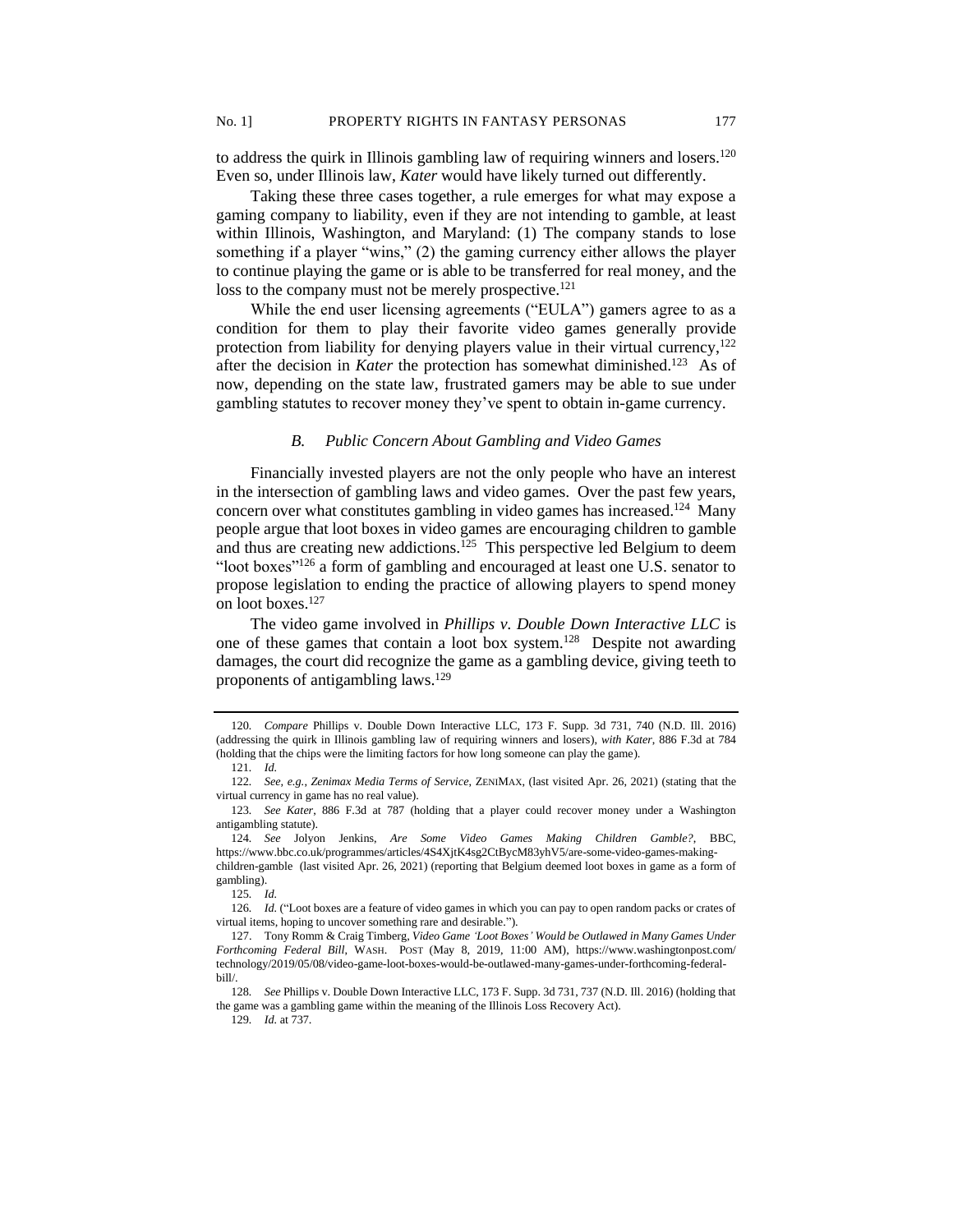As this perspective on loot boxes becomes more widely held, the issue of video game currency will likely also be elevated. Cases like *Kater* and *Phillips* will become more common. Whether the courts recognize certain video games as falling under the umbrella of gambling statutes may not matter much longer, as it appears a legislative solution may be on its way.<sup>130</sup>

# *C. Comparison of Virtual Markets and Currencies Across WoW, Diablo III, and Entropia Universe*

# *1. Closed Virtual Currencies*

These types of virtual currencies present the fewest issues for video game publishers, as they are only accessible through in-game means and are not able to be legitimately<sup>131</sup> converted to real-world assets.<sup>132</sup> Despite the complainant's claim in *Kater* hinging on the value of virtual chips that she did not purchase, the chips were purchasable even if she had not, therefore giving them some value indirectly.<sup>133</sup> Based on the court's reasoning, it is very unlikely that a game without the requirement that a player obtain some purchasable in-game item to play would be considered a thing of value, even under Washington state law.<sup>134</sup>

#### *2. Virtual Currencies with Currency Flow in One Direction*

WoW's system of virtual currency presents less issues than that of Diablo or Entropia Universe as its currency only flows in one direction. Players pay for tokens and then sell them in-game, thus funneling their currency in only one direction: Blizzard's coffers.<sup>135</sup> While there is no direct opportunity to convert the currency to real money, the currency does allow for players to purchase more subscription time.<sup>136</sup> This makes WoW's in-game currency valuable. Games such as WoW will not face liability in places like Illinois but could face liability in Maryland or Washington.

A suit under Illinois-style gambling laws against Blizzard for a player's losses in WoW would be unsuccessful, as there are no winners or losers and the player stakes nothing of value on the game's outcome.<sup>137</sup>

<sup>130.</sup> Romm & Timberg, *supra* note 127.

<sup>131.</sup> Clint Pumphrey, *How Gold Farming Works,* HOWSTUFFWORKS,

https://electronics.howstuffworks.com/gold-farming.htm (last visited Apr. 26, 2021) (noting that some games have a player base willing to pay real-world money for in-game currency but lack a process to purchase the currency, so these players seek out people willing to sell their currency on a secondary market; these secondary markets usually violate the Terms & Conditions of the game, making it a grey area).

<sup>132.</sup> Christina Majaski, *Closed Virtual Currency Definition,* INVESTOPEDIA (May 6, 2019), https://www.investopedia.com/terms/c/closed-virtual-currency.asp.

<sup>133.</sup> Kater v. Churchill Downs Inc., 886 F.3d 784, 787 (9th Cir. 2018).

<sup>134</sup>*. See id.* at 787 ("Thus, if a user runs out of virtual chips and wants to continue playing Big Fish Casino, she must buy more chips to have 'the privilege of playing the game.' . . . [l]ikewise, if a user wins chips, the user wins the privilege of playing Big Fish Casino without charge. In sum, these virtual chips extend the privilege of playing Big Fish Casino.").

<sup>135.</sup> *WoW Token*, *supra* note 12.

<sup>136</sup>*. Id.*

<sup>137.</sup> 720 ILCS 5/28.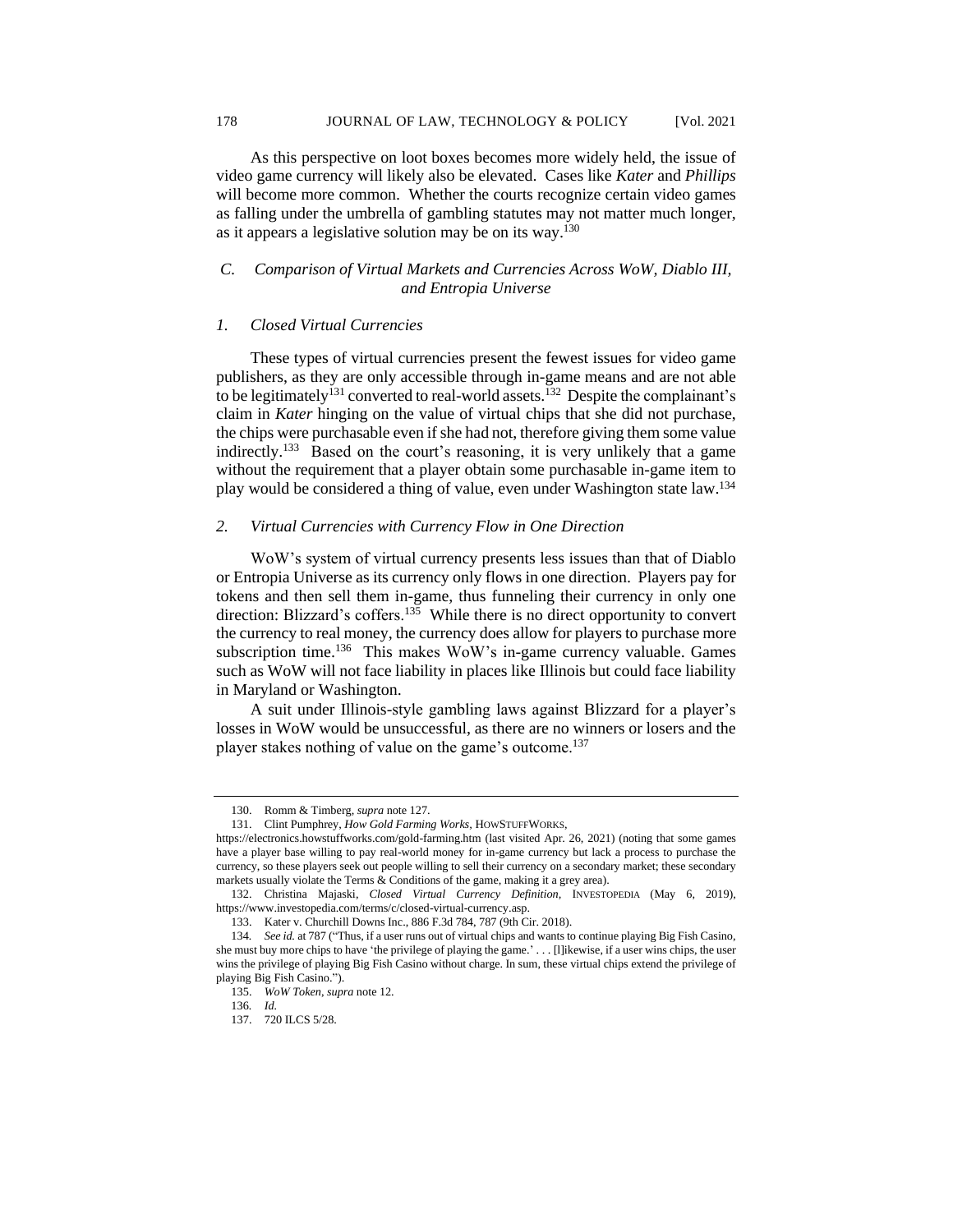Under Washington law, the results are more interesting. For the purposes of the gambling statute, like the chips in *Kater*, the WoW tokens and gold would likely be considered a "thing of value."<sup>138</sup> The tokens can be exchanged for more playtime and in-game gold can buy tokens through the WoW player marketplace.<sup>139</sup> Therefore, a loss of either gold or tokens would be a loss of more playtime for the player.<sup>140</sup>

Under Maryland law, for the gambling statute to apply, the person needs to lose money on playing the game. $141$  The gold in WoW is not likely to satisfy this requirement just like the mobile game at issue in *Machine Zone* since the gold is not directly able to be converted to a real currency.<sup>142</sup> On the other hand, WoW tokens would be much more likely to satisfy the statute's requirement, as they are directly redeemable for more subscription time or Blizzard points.<sup>143</sup> Still, the shared requirement between these three laws requiring the valuable thing be lost in a game of chance is difficult to satisfy in the context of WoW.

#### *3. Convertible Virtual Currencies*

The real trouble for video game companies is in convertible virtual currencies, which are currencies that can be redeemed for real world money. The readiness of conversion makes it very likely that any court would find these currencies to be a thing of value.

Diablo has convertible currency but, smartly, its currency is not directly redeemable for real world money through the company.<sup>144</sup> Rather, the game facilitates players' ability to sell items for either in-game gold or for real money.<sup>145</sup> This might insulate Blizzard from the issues that gambling laws present, but it also makes in-game items and accounts valuable, perhaps opening it up to liability if an account is banned or terminated. Bitcoin operates similarly. The company facilitates trading Bitcoins, but they cannot be exchanged directly for money, but rather sold to other people seeking Bitcoin.<sup>146</sup>

Entropia Universe's currency exchange is surely favorable to players, but from a liability standpoint opens the company up to a multitude of gambling laws.<sup>147</sup> Since players can directly exchange their gold for real money,<sup>148</sup> the gold and their profiles are valuable. Furthermore, there are winners and losers in this game. Whenever a player defeats an enemy, there is a small chance they will drop valuable goods that can then be sold on the in-game market for

<sup>138</sup>*. See* Kater v. Churchill Downs Inc., 886 F.3d 784, 787 (9th Cir. 2018) (finding virtual casino chips to be things of value because they could be used to continue to play the game).

<sup>139.</sup> *WoW Token*, *supra* note 12.

<sup>140.</sup> Friedman, *supra* note 38.

<sup>141.</sup> Mason v. Mach. Zone, Inc., 851 F.3d 315, 319 (4th Cir. 2017).

<sup>142.</sup> *WoW Token*, *supra* note 12.

<sup>143</sup>*. Id.*; Mason, 851 F.3d at 319.

<sup>144.</sup> Goh, *supra* note 27.

<sup>145</sup>*. Id.*

<sup>146.</sup> *How Does Bitcoin Work?*, BITCOIN, https://bitcoin.org/en/how-it-works (last visited Apr. 26, 2021).

<sup>147</sup>*. See Entropia Terms of Use*, *supra* note 54 (allowing players to receive money from their account if terminated).

<sup>148</sup>*. Id.*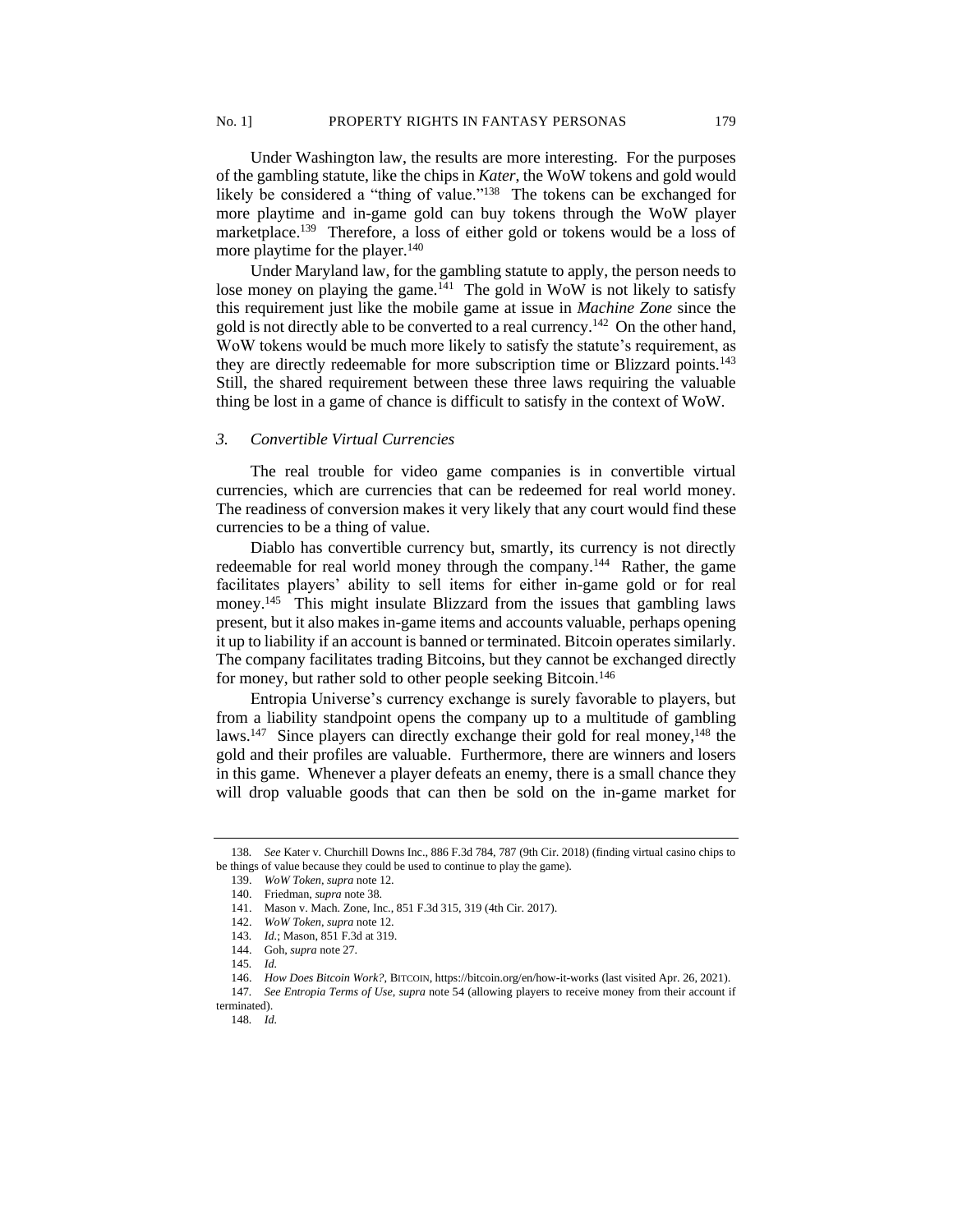money.<sup>149</sup> In effect, this amounts to a slot machine-like system where every time a player spends money on arrows or health items, they are gambling that they will get a return on their investment.<sup>150</sup> Because of the currency exchange, if a player gets valuable enough items, they may be able to transfer their in-game winnings to real money and thus cause the company to lose money, thus making the player a winner and the company a loser.

Games likes this may be subject to gambling laws in Maryland, Washington, and Illinois, if not others, because of this system.

#### *D. Unjust Enrichment and Unconscionability*

Besides gambling laws, equitable doctrines in contract law such as unjust enrichment and unconscionability may present some hope to gamers. However, this hope is likely misguided if the goal is to retrieve the value of virtual items or currency from a video game.

In *Mason v. Machine Zone*, the plaintiff included in their complaint a claim for unjust enrichment, but the district court denied the claim.<sup>151</sup> Uniust enrichment is a common law general principle underlying other legal doctrines and remedies.<sup>152</sup> In California, the United States' tech capital, unjust enrichment may be a cognizable claim in its own right.<sup>153</sup> However, in states like Illinois the claim does not exist as its own cause of action.<sup>154</sup> The doctrine hinges on whether a party received a benefit where it would be unjust to retain the benefit at the expense of another party.<sup>155</sup>

Assuming that unjust enrichment is a cognizable claim in its own right, one issue with the doctrine and video game currency is that a gamer's expectation when earning or purchasing in-game items is generally for their gaming experience to be improved. In games where there are cosmetic items that are inalienable, e.g., Overwatch,<sup>156</sup> a plaintiff would be hard pressed to convince a court that they believed they were owed something more than character costumes for their money. The court in *Mason* held that to force a gaming company to return funds that a player paid for "gold" would be unjust because the player had benefitted from the augmented gaming experience that the currency offered.<sup>157</sup> Assuming that people buy games to play them and gaming

<sup>149</sup>*. Id.*

<sup>150.</sup> There may be some question as to whether this is truly gambling as a player may be able to game the system by being more skilled, but video game systems like this allow for no more gamesmanship than blackjack. Ultimately, the slot machine like system is based on random number generation, just like pulling from a recently shuffled deck of cards. *See Random Number Generator*, FANBYTE (last modified Dec. 10, 2008), https://wow.allakhazam.com/wiki/Random\_Number\_Generator ("A Random Number Generator, or RNG, is a computer algorithm that produces a pseudo-random number.").

<sup>151.</sup> Mason v. Mach. Zone, Inc., 140 F. Supp. 3d 457, 467 (4th Cir. 2017).

<sup>152</sup>*. Id.*

<sup>153</sup>*. Id.*

<sup>154.</sup> Phillips v. Double Down Interactive LLC, 173 F. Supp. 3d 731, 743–44 (N.D. Ill. 2016).

<sup>155.</sup> Mason v. Mach. Zone, Inc*.*, 140 F. Supp. 3d 457, 467 (4th Cir. 2017).

<sup>156.</sup> Barrett, *supra* note 11.

<sup>157.</sup> *Mach. Zone, Inc.*, 140 F. Supp. 3d at 467.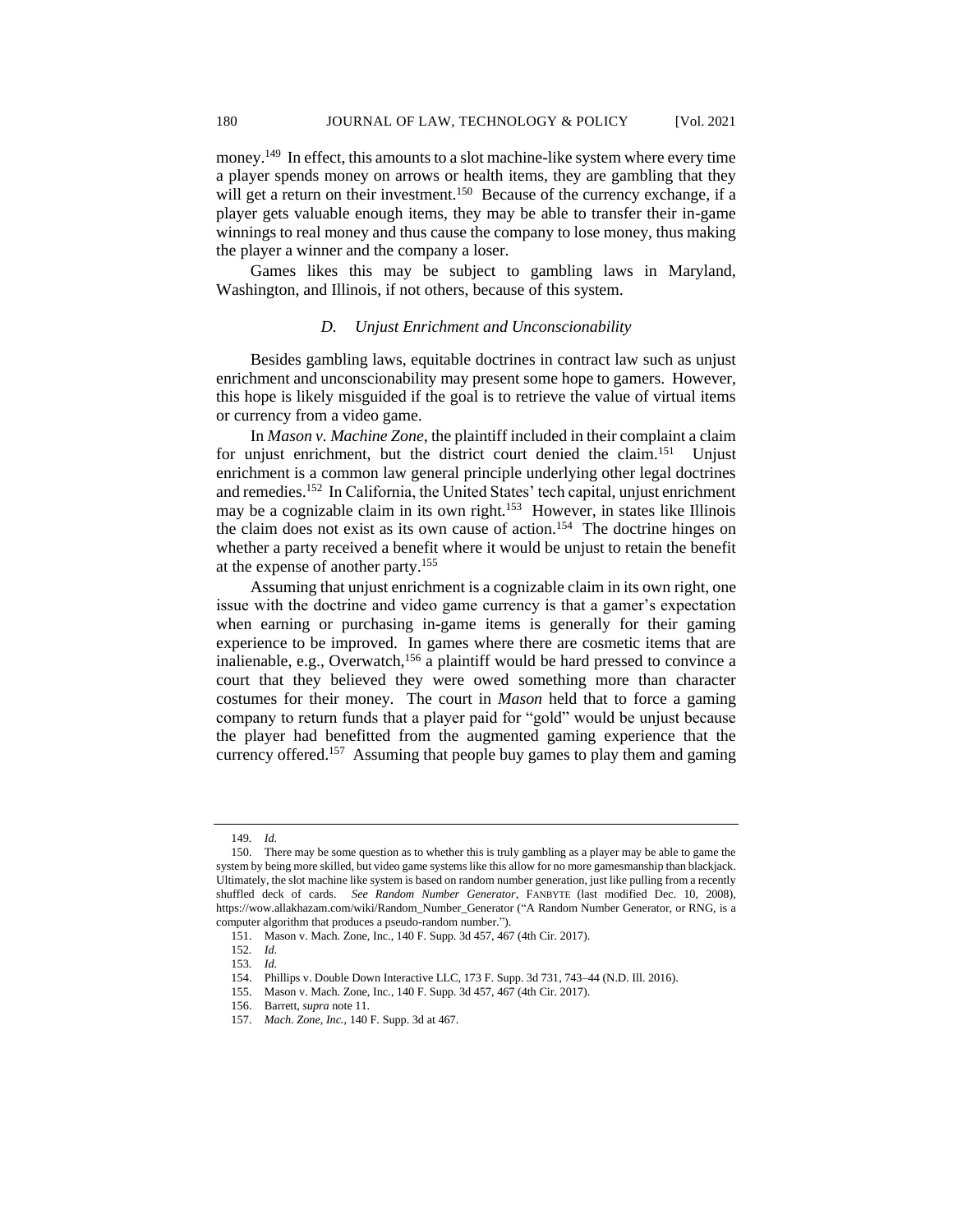companies do not lead people to believe the games are investments, <sup>158</sup> it is unlikely that unjust enrichment would be helpful to the spurned gamer.

Unconscionability, however, might present a solution to gamers' problems. "The basic test for unconscionability is 'whether, in light of the general background and the needs of a particular case, the clauses involved are so onesided as to be unconscionable under the circumstances existing at the time of the making of the contract."<sup>159</sup> To this test are substantive and procedural elements.<sup>160</sup> Each has to be present for a claim to succeed.<sup>161</sup>

Video games present issues for both procedural and substantive unconscionability, specifically the procedural prong.<sup>162</sup> As for the procedural prong, players have a choice of which game they will play, and even though the company has superior bargaining power, video games are not essential and for the most part can be returned with ease, thusly lowering the probability that a court would find facts supporting this prong.<sup>163</sup> Substantive unconscionability, on the other hand, may be easier to meet. This prong focuses on the actual terms of the agreement rather than its formation.<sup>164</sup> Typically involving contract terms so one-sided as to "shock the conscience" or that impose oppressive terms.<sup>165</sup>

In *Davidson & Associates, Inc. v. Internet Gateway, Inc.*, the Eastern District of Missouri held that the EULA for Blizzard's Battle.net stipulating that consumers could not duplicate or distribute the program was not unconscionable.<sup>166</sup> This is a troubling result for gamers in some sense, but the courts have yet to address whether the term that allows companies to ban players from their accounts for any reason is unconscionable.

Substantively, a term that allows a company to ban a player for exercising speech<sup>167</sup> after the player potentially paid thousands of dollars for in-game items<sup>168</sup> is certainly enough to shock this writer's conscience. Oppression, when applying the substantive prong of unconscionability, occurs when the terms dramatically favor the stronger party.<sup>169</sup> Terms like those of Blizzard's EULA<sup>170</sup> favor Blizzard. The company can ban someone at their discretion, as evidenced by banning the Hong Kong-based Hearthstone player Blitzchung.<sup>171</sup>

Imagine a scenario (and it has likely already occurred) where a player had dedicated years to a game, spending thousands of dollars to procure items and currency, confident that they could get some of their money back by selling these

<sup>158</sup>*. See Blizzard Terms of Use*, *supra* note 39 (providing in the end use agreement that all virtual goods are owned by Blizzard).

<sup>159.</sup> Davidson & Associates, Inc. v. Internet Gateway, Inc., 334 F. Supp. 2d 1164, 1179 (E.D. Mo. 2004). 160*. Id.*

<sup>161</sup>*. Id.*

<sup>162</sup>*. See id* at 1180*.* (finding no procedural or substantive unconscionability in a video game license agreement).

<sup>163</sup>*. Id.*

<sup>164</sup>*. Id.* 165*.* Davidson, 334 F. Supp at 1180*.*

<sup>166</sup>*. Id.*

<sup>167.</sup> Victor, *supra* note 8. 168. Herzfeld, *supra* note 20.

<sup>169.</sup> Pardee Constr. Co. v. Superior Ct., 100 Cal. App. 4th 1081, 1091 (2002).

<sup>170.</sup> *Blizzard Terms of Use*, *supra* note 39.

<sup>171.</sup> Victor, *supra* note 8.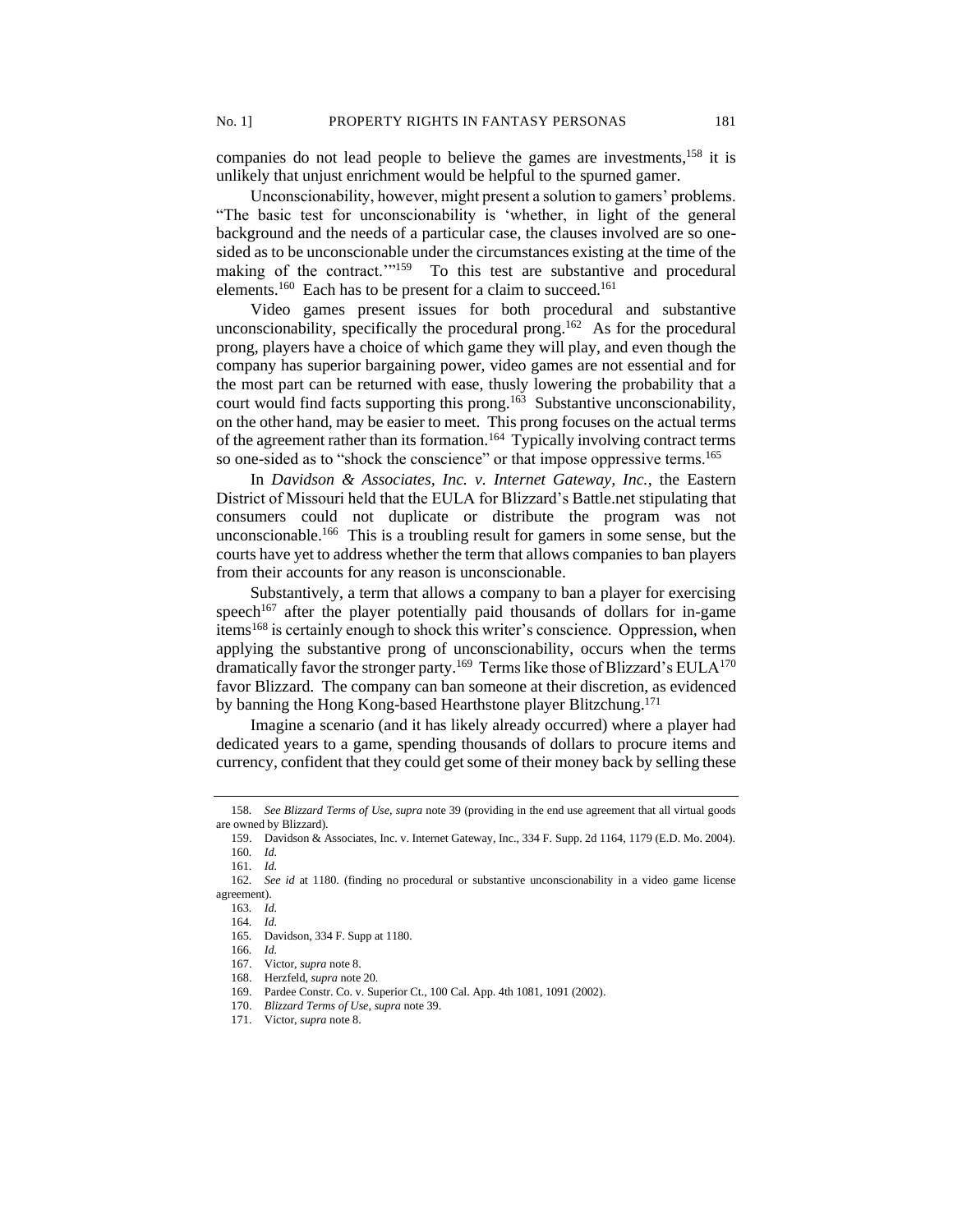items for real money on the in-game market. Imagine further that the player, acting in good faith, incurred the ire of their favorite video game's producer and was consequently banned from the game. Because of the game's EULA uncannily similar to Blizzard's own agreement—the player not only loses their favorite hobby but also their account's entire value, thousands of dollars and years of work gone.

A scenario like this is not too far from reality where professional players can be banned with little to no explanation.<sup>172</sup> The question is, what would a court do with a situation such as this?

The element of surprise in a contract contributes to the procedural unconscionability of an agreement.<sup>173</sup> In the scenario above, a player would surely be surprised to find that actions unrelated to a company could result in the loss of their account and its value. And because EULAs can be changed with a moment's notice and are often full of difficult to understand language,<sup>174</sup> a player would likely be even more surprised by such an outcome. As for the substantive prong, courts tend to look at policy concerns to determine if the prong is met.<sup>175</sup> Here, it is hard to see what benefit the player derives from a term allowing them to be banned arbitrarily. Moreover, these terms present no risk to the company, instead leaving all the risk squarely in the players' laps.

These terms mean the more a player invests in the game, the more control a game company has over the player and in the case of some players this control might mean them forfeiting their free speech to protect the money and time they have committed to a game. Thusly, at least in some situations, it is possible that courts might find certain terms unconscionable, recognizing some property interest in video game currencies.

Unfortunately for gamers, making things more complicated are the arbitration clauses tucked into game EULAs. These clauses are likely why the caselaw is so sparse regarding video game EULAs. If the civil case never goes to court, then there is no way a judge can apply these common law doctrines. Epic, a gaming company, recently won a case against a gamer claiming the arbitration clause was unconscionable and thus did not reach the merits of the plaintiff's claim.<sup>176</sup> So long as arbitration clauses are enforced, gamers are not likely to even discuss unconscionability or unjust enrichment in front of a judge, let alone succeed on their claims.

## *E. Liquidated Damages*

Another potential source of liability is contract rules regarding liquidated damages clauses. These clauses are considered unenforceable penalties if they

<sup>172</sup>*. Id.*

<sup>173.</sup> Kinney v. United HealthCare Services, Inc., 70 Cal. App. 4th 1322, 1330 (1999).

<sup>174</sup>*. Id*. at 1332.

<sup>175.</sup> In re Checking Acct. Overdraft Litig., 694 F. Supp. 2d 1302, 1320 (S.D. Fla. 2010); *see also* Davidson & Associates, Inc. v. Internet Gateway, Inc., 334 F. Supp. 2d 1164, 1180 (8th Cir. 2005) (covering the policy concerns of the subjective prong test).

<sup>176.</sup> Heidbreder v. Epic Games, Inc., No. 5:19-CV-348-BO, 2020 WL 548408 at \*4 (E.D.N.C. 2020).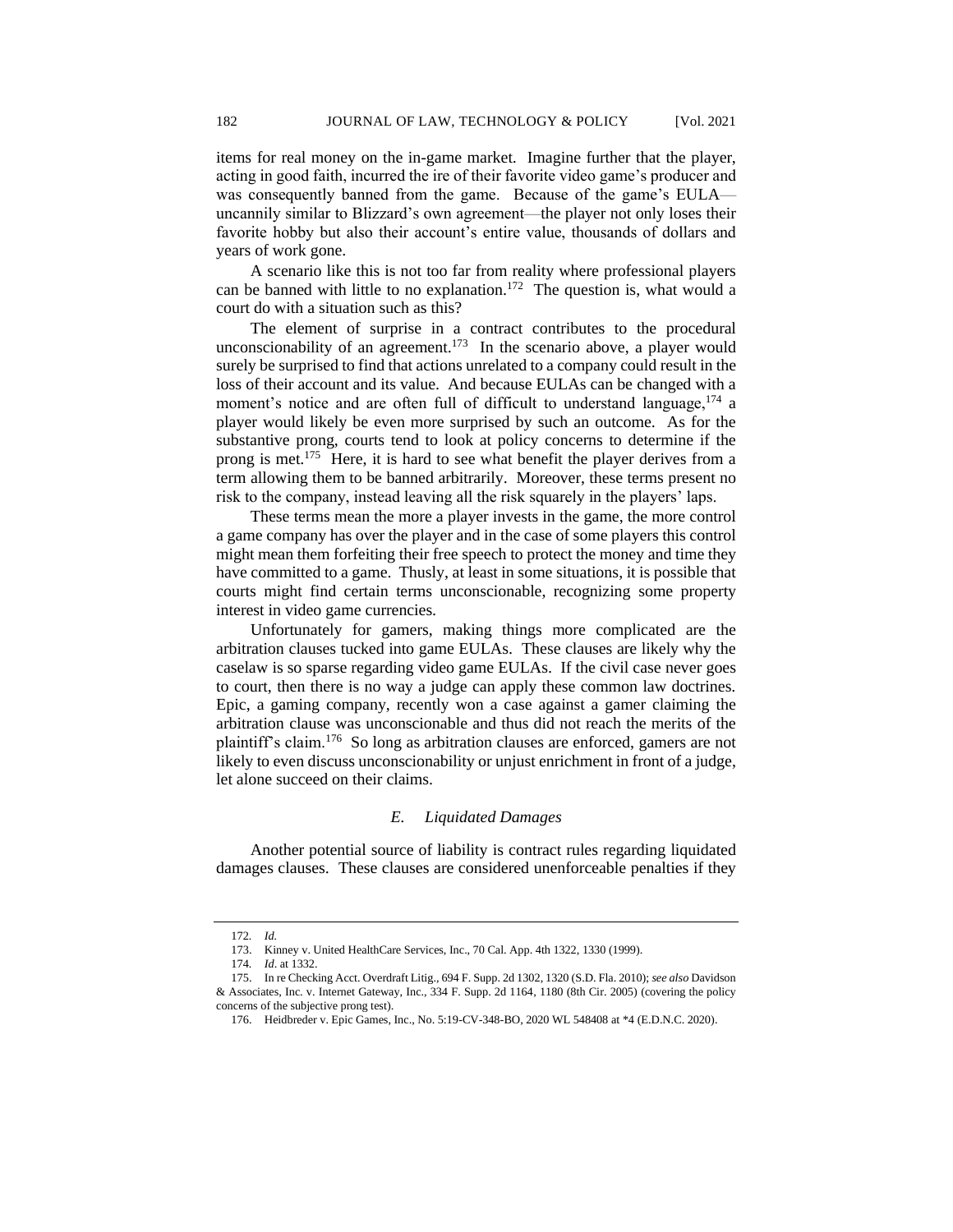are unreasonable or disproportionate as compared with the number of actual damages that would be sustained.<sup>177</sup>

However, even after accepting that there is some measurable value in a player's account, Blizzard's EULA, for example, does not contain a liquidated damages provision.<sup>178</sup> Rather, the only reference to a player's digital items is in the termination clause.<sup>179</sup> Although the clause's title is not decisive to its purpose,<sup>180</sup> the termination clause's content does not indicate it was meant to compensate for a breach.<sup>181</sup> Instead, it is merely an aspect of the agreement meant to dispose of a player's claim to their items in the event of termination. Because it does not compensate for a breach, it is neither liquidated damages nor a penalty and thusly does not expose the company to liability though that avenue.<sup>182</sup>

## IV. RECOMMENDATION

## *A. The Adjudicatory Solution*

When it comes down to virtual items and currency, consumers should be happy to hear that there is a chink in video game producers' armor in the form of state gambling regulations. At least for the use of these statutes, some courts have indicated or outright shown a willingness to impart value onto virtual currency that, according to many games' terms and conditions, should hold no value.<sup>183</sup> Additionally, unconscionability may provide a different avenue for judicial recognition of player property rights, at least in dramatic circumstances. Arbitration clauses certainly frustrate the use of the courts, though. Moreover, even if the consumer can get in front of a judge, unless some obscure gambling law applies and the game has just the right mechanic, then there is no legal recourse for the disgruntled player.

In the EU, a French court recently altered the way that software use licenses were interpreted, recognizing players' right to transfer digital software as if it were a physical good.<sup>184</sup> But such a declaration has not been made by the US courts and even if it were, there is no telling how this would apply to the trade of goods within the virtual world.

<sup>177</sup>*.* 25A C.J.S. *Damages* § 198 (2021); § 65:3. Distinction between penalties and liquidated damages, 24 Williston on Contracts § 65:3 (4th ed. 2020).

<sup>178.</sup> *Blizzard Terms of Use*, *supra* note 39.

<sup>179</sup>*. Id.*

<sup>180.</sup> 25A C.J.S. Damages § 203.

<sup>181.</sup> *Blizzard Terms of Use*, *supra* note 39.

<sup>182</sup>*. See* Mobil Oil Corp. v. Tennessee Val. Auth., 387 F. Supp. 498, 512 (N.D. Ala. 1974) ("The phrase 'liquidated damages' means a sum stipulated and agreed upon by the parties, at the time of entering into a contract, as being payable as compensation for injuries in the event of a breach . . . . A penalty is an agreement to pay a stipulated sum on breach of contract, irrespective of the damage sustained . . . ." ) (quoting 22 AM.JUR. 2D Damages, §§ 212-213 (1965)).

<sup>183.</sup> *Blizzard Terms of Use*, *supra* note 39.

<sup>184.</sup> Paul Wozniak, *French Judge: Resale of Steam Games is Legal Under EU Law*, GAMEPRESSURE (Sept. 19, 2019, 8:57 PM), https://www.gamepressure.com/newsroom/french-judge-resale-of-steam-games-is-legalunder-eu-law/z21197.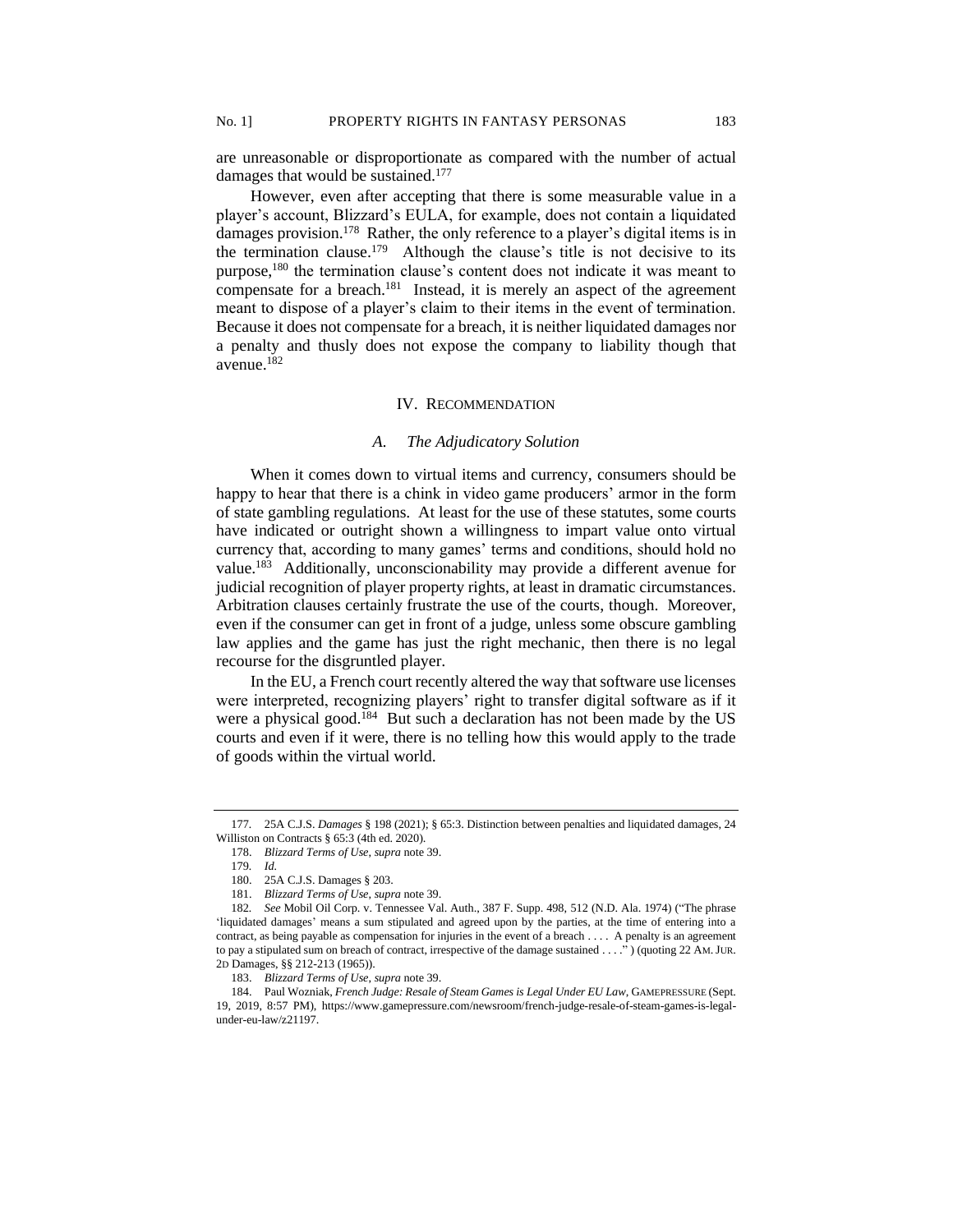For the most part, any solution by the courts would be a band-aid to the real problem, since the qualifications for property recognition require a lot of legal creativity on the plaintiff's part. Regardless of what the courts might rule, companies can easily circumvent any court pronouncement.

To do this, companies should steer clear of microtransactions that result in either more playtime or real-world wealth.<sup>185</sup> Currency exchanges, player cash markets, and even extended game time may give value to virtual currencies and personas under gambling statutes.<sup>186</sup> Unjust enrichment is also unlikely to be a problem for companies if they give the player playtime and do not advertise their game as anything but entertainment.<sup>187</sup> Lastly, worries of unconscionability may be assuaged if the terms are made more fair for players, allowing them to recover some value for their in-game purchases or by reducing the amount of discretion that companies have in banning players.<sup>188</sup>

If a company wants to continue to have microtransactions, it should make sure to keep its monetary schemes unidirectional.<sup>189</sup> First, it should allow players only to spend their money on in-game items that do not provide potential added time playing the game and cannot be traded for real-world money. Second, it should make sure that the gameplay does not operate under a lotterylike system such as Entropia's.<sup>190</sup> By taking these steps, the company can reduce the chance that the game's content has any value beyond entertainment.

## *B. The Legislative Solution*

An adjudicatory solution is likely not possible considering the state of property and contract law in the United States. Arbitration clauses written into game EULAs prevent players from ever reaching the courts.<sup>191</sup> And if the case cannot be heard then even if a law is passed like that of the EU, $^{192}$  or like that of California allowing for judges to void parts of a contract for unconscionability,  $193$  the legislature must first pass laws altering arbitration

<sup>185</sup>*. See* Kater v. Churchill Downs Inc., 886 F.3d 784, 787 (9th Cir. 2018) (holding that the game casino affected gameplay). *See also* Phillips v. Double Down Interactive LLC, 173 F. Supp. 3d 731, 743 (N.D. Ill. 2016) (stating that in-game currencies "have a monetary value").

<sup>186</sup>*. See generally* Kater, 886 F.3d at 787 (holding that the game dealt with items of value); Mason v. Mach. Zone, Inc., 851 F.3d 315, 319 (4th Cir. 2017) (holding that enhanced gaming experience provided value to the in-game currency); Phillips, 173 F. Supp. 3d 731, 741 (N.D. Ill. 2016) (stating that the player bought more time to play).

<sup>187</sup>*. See* Mach. Zone, 851 F.3d at 317 (affirming that the company did not get unjustly enriched due to the game); *Phillips*, 173 F. Supp. 3d at 744 (stating that the company allowed players to continue playing the games with purchased currency).

<sup>188</sup>*. See* Davidson & Associates, Inc. v. Jung, 422 F.3d 630, 632 (8th Cir. 2005) (holding that the terms of the usage agreement were fair).

<sup>189</sup>*. See Layer 1, 2, 3 and Beyond: The Search For The Cheapest and Fastest Microtransactions*, MYSTERIUM NETWORK, https://mysterium.network/blog/layer-2-the-search-for-the-cheapest-and-fastestmicrotransactions/ (last visited Apr. 26, 2021) (explaining how unidirectional payment models as best fit for microtransactions).

<sup>190.</sup> *Entropia Terms of Use*, *supra* note 54.

<sup>191</sup>*. See generally* Heidbreder v. Epic Games, Inc., 438 F.Supp.3d 591, 598 (E.D.N.C. 2020) (holding that a player will have to arbitrate claims when there is an arbitration clause present).

<sup>192.</sup> Wozniak, *supra* note 184.

<sup>193</sup>*. When Is a Contract Unconscionable in California?*, WAGENSELLER L. FIRM, https://wagensellerlaw.com/when-is-a-contract-unconscionable-in-california/ (last visited Apr. 26, 2021).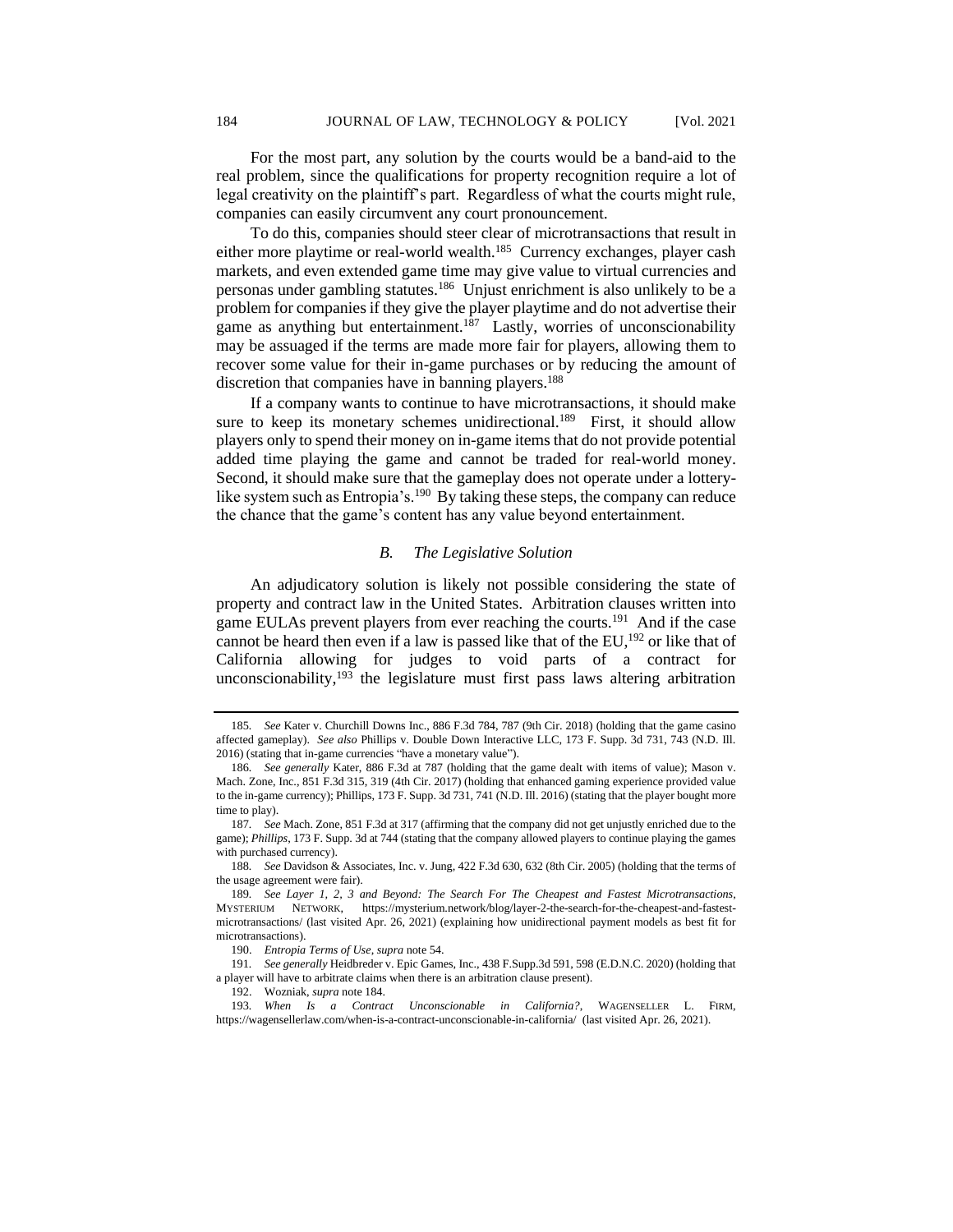agreements before the recognition of players' property interests will matter at all.

Alternatively, the legislature could pass laws preventing the problem in the first place, such as banning gambling-like mechanics in video games. In fact, a bill was introduced in Minnesota prohibiting the sale of games with gambling like mechanics in the wake of EA's Star Wars Battlefront II's loot box debacle.<sup>194</sup> This approach has also garnered public support as people fear that gaming companies are intentionally targeting children with their loot box mechanics.<sup>195</sup> Seeing the similarities between loot boxes and gambling, Belgium has taken a step yet unknown to the United States, declaring loot boxes illegal according to the Belgium Gaming Commission.<sup>196</sup> A grim warning to U.S. companies wanting microtransactions in their games: if the courts or the legislature decide to alter their positions on loot boxes, then the profitable mechanic may vanish for good.

Ultimately, the best legal solution to the issue of property in video games is to reform the law surrounding arbitration agreements and grant courts the ability to void contracts for unconscionability. This strategy avoids banning microtransactions while enabling the courts to protect players. These changes would help to create gamer-friendly contracts, in the form of less frivolous bans of players and the restoration of a player's virtual value if a player was banned.

# *C. The Non-legal Solution*

The most successful way to solve the problem may not involve the law. Vocal consumers banding together to stand up to predatory business practices of the gaming world's largest companies has been successful before and may prove in time to be successful again. Money talks and consumers vote with their wallets. And non-gamers still contribute to video game marketing through consumption of streaming content on platforms like Twitch, making a loss of their support potentially deleterious to a company's profits.<sup>197</sup>

The launch failure and then redemption of EA's Star Wars Battlefront II (2018) is an excellent example of how problems can be fixed with vocal consumer disapproval.<sup>198</sup> After an abysmal launch due to controversy surrounding its loot box mechanic, EA responded to consumer backlash by fixing many of the problems that plagued the game.<sup>199</sup> The company added free

<sup>194.</sup> Jason Bailey, *A Video Game 'Loot Box' Offers Coveted Rewards, but Is It Gambling?*, N.Y. TIMES (Apr. 24, 2018), https://www.nytimes.com/2018/04/24/business/loot-boxes-video-games.html.

<sup>195.</sup> Gene Park, *How a Star Wars Video Game Faced Charges That it Was Promoting Gambling*, WASH. POST (Nov. 18, 2017), https://www.washingtonpost.com/news/comic-riffs/wp/2017/11/18/how-a-star-warsvideo-game-faced-charges-that-it-was-promoting-gambling.

<sup>196.</sup> Tom Gerken, *Video Game Loot Boxes Declared Illegal Under Belgium Gambling Laws*, BBC (Apr. 26, 2018), https://www.bbc.com/news/technology-43906306.

<sup>197.</sup> Samson Amore, *Twitch Streams 1.1 Billion Hours of Content in March, Hitting Record High*, THE WRAP (Apr. 3, 2020, 11:47 AM), https://www.thewrap.com/twitch-game-streaming-1-1-billion-hours-ofcontent-march-hitting-record-high/.

<sup>198.</sup> Camden Jones, *EA's Star Wars: Battlefront 2 Is Officially Great Now*, SCREEN RANT (Feb. 28, 2020), https://screenrant.com/star-wars-battlefront-2-ea-good-now-2020/.